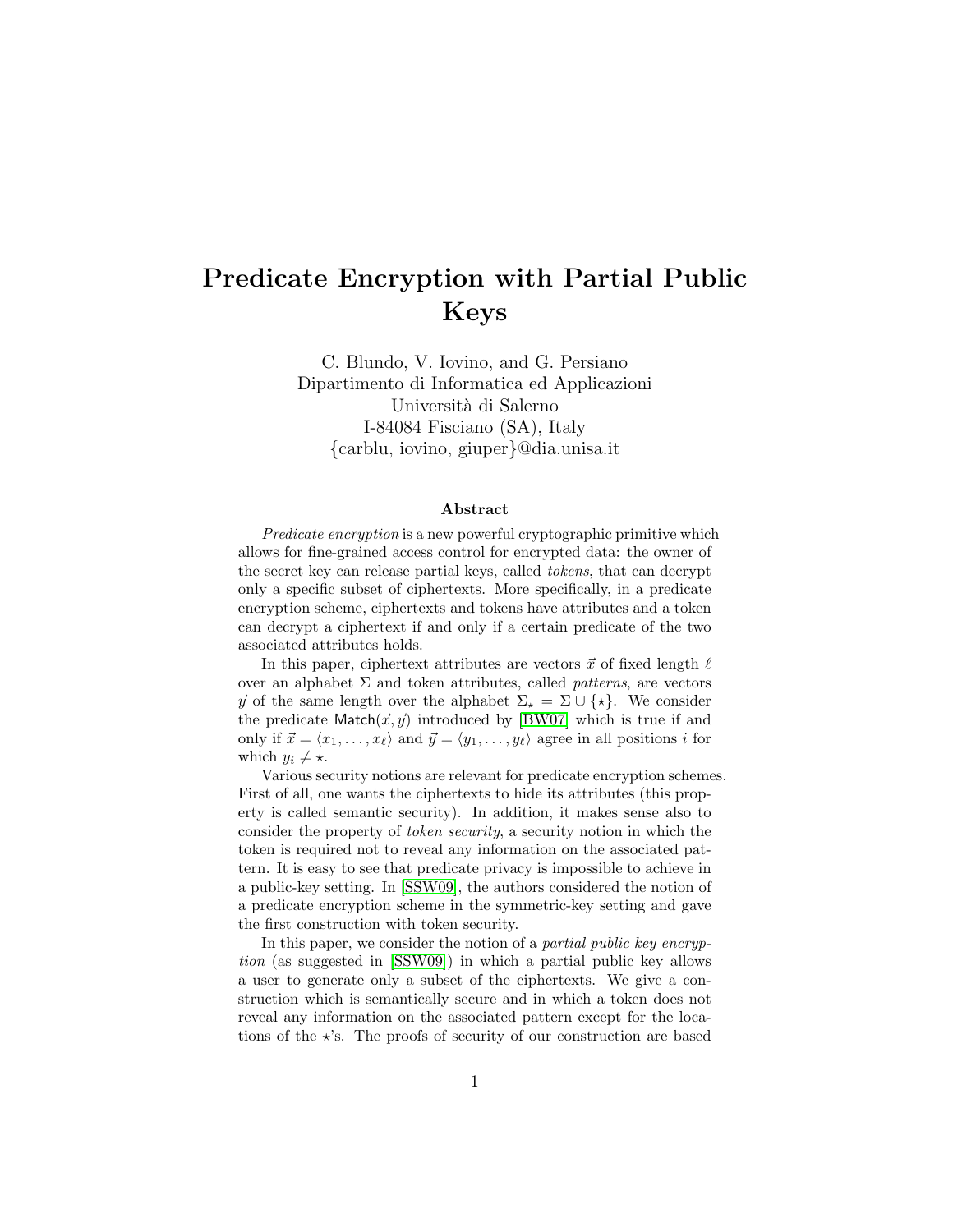on hardness assumptions in bilinear groups of prime order; this greatly improves the efficiency of the construction when compared to previous constructions ([\[SSW09\]](#page-27-0)) which used groups of composite orders. Our security proofs do not use random oracles.

## 1 Introduction

In a predicate encryption scheme, ciphertexts and keys have attributes and a key can decrypt a certain ciphertext if and only if a certain predicate on the two attributes holds. In this paper, ciphertext attributes  $\vec{x}$  are vectors of fixed length  $\ell$  over an alphabet  $\Sigma$  and key attributes (also called *patterns*) are vectors of the same length over the alphabet  $\Sigma_{\star} = \Sigma \cup \{\star\}.$  We consider the predicate Match $(\vec{x}, \vec{y})$  which is true if and only if  $\vec{x} = \langle x_1, \ldots, x_\ell \rangle$  and  $\vec{y} = \langle y_1, \ldots, y_\ell \rangle$  agree in all positions i for which  $y_i \neq \star$ .

We are interested in two security requirements which, roughly speaking, can be described as follows. We first require that a ciphertext  $X$  should hide all information on the associated attribute vector  $\vec{x}$  (we call this notion Semantic Security). In addition, we require that a key T (also called a token) should hide all information on the associated pattern  $\vec{y}$  (we call this notion Token Security). Formal definitions of the two security requirements are found in Section [2.](#page-3-0) We would like to stress though that Token Security is not achievable in a pure public-key scenario: given token  $T$  for an unknown pattern  $\vec{y}$  an adversary could check if Match $(\vec{x}, \vec{y})$  holds by creating a ciphertext C for attribute vector  $\vec{x}$  using the public key, and then testing T against  $C$ . We thus consider the *partial public key* model in which the key owner can decide on a policy that describes which subset of the ciphertexts can be generated. More specifically, a policy  $Pol = \langle Pol_1, \ldots, Pol_\ell \rangle$  is simply a vector of length  $\ell$  of subsets of  $\Sigma$  with the following intended meaning: the public key associated with policy Pol allows to create ciphertexts with attribute vector  $\vec{x} = \langle x_1, \ldots, x_\ell \rangle$  iff and only for  $i \in [\ell]$  we have that  $x_i \in \text{Pol}_i$ . The private key scenario corresponds to a policy Pol with  $Pol_i = \emptyset$  for all i's; whereas a public key scenario corresponds to a policy with  $Pol_i = \Sigma$  for all i's. For example, for  $\ell = 2, \Sigma = \{0, 1\}$ , and policy Pol =  $\langle \{1\}, \{0, 1\}\rangle$ , then public key  $PPK_{Pol}$  associated with Pol allows to create ciphertexts with attribute vector  $\vec{x} = \langle 1, 0 \rangle$  but not  $\vec{x} = \langle 0, 1 \rangle$ . In the formal definition of Token Security we thus require that an adversary is not able to distinguish between tokens with pattern  $\vec{y}_0$  or  $\vec{y}_1$  with respect to a policy Pol provided that the two patterns have the same value of the predicate Match for all attributes  $\vec{x}$  that can be encrypted under policy Pol.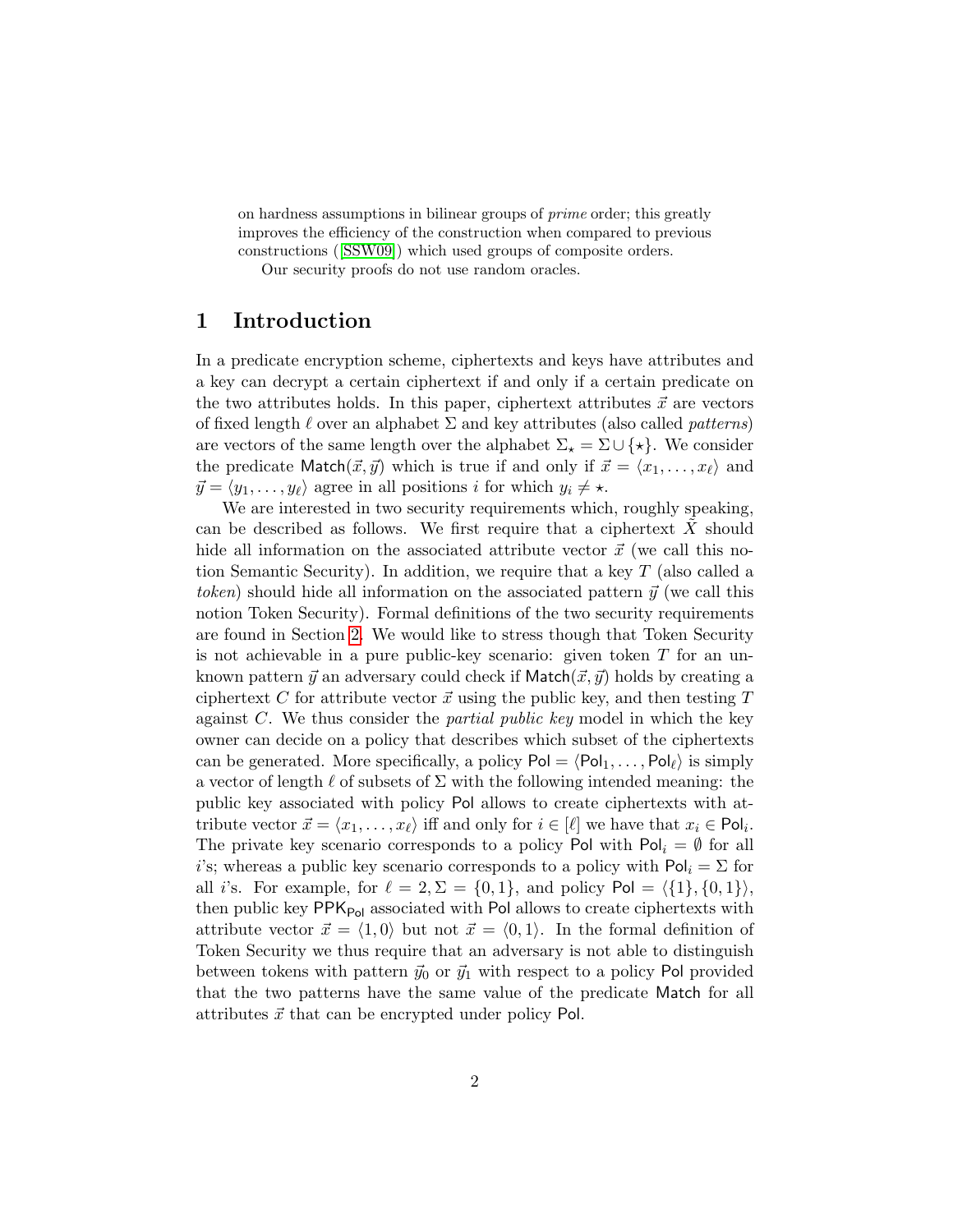Previous work. The first example of predicate encryption scheme has been given by Boneh et al. [\[BDOP04\]](#page-26-1) that introduced the concept of an encryption scheme supporting equality test. Roughly speaking, in such an encryption scheme, the owner of the public key can compute, for any message  $M$ , a token  $T_M$  that allows to test if a given ciphertext encrypts message M without obtaining any additional information. More recently, along this line of research, Goyal et al. [\[GPSW06\]](#page-26-2) have introduced the concept of an attribute-based encryption scheme (ABE scheme). In an ABE scheme, a ciphertext is labeled with a set of attributes and private keys are associated with a predicate. A private key can decrypt a ciphertext iff the attributes of the ciphertext satisfy the predicate associated with the key. An ABE scheme can thus been seen as a special encryption scheme for which, given the key associated with a predicate  $P$ , one can test whether a given ciphertext carries a message  $M$  that satisfies predicates  $P$  without having to decrypt and without getting any additional information. The construction of [\[GPSW06\]](#page-26-2) is very general as it supports any predicate that can be expressed as a circuit with threshold gates but attributes associated with a ciphertexts appear in clear in a ciphertext. Boneh and Waters [\[BW07\]](#page-26-0) were the first to give predicate encryption schemes that guaranteed security of the attributes for the Match predicate and showed that this implies construction for several families of predicates including conjunctions of equality, range predicate and subset predicates. This has been subsequently extended to disjunctions, polynomial equations and inner products [\[KSW08\]](#page-27-1). Both constructions are based on hardness assumptions regarding bilinear groups on composite order. Iovino and Persiano [\[IP08\]](#page-27-2) gave more efficient constructions based on hardness assumptions regarding bilinear group of prime order. Shen et al. [\[SSW09\]](#page-27-0) were the first to consider the issue of token security and gave private-key predicate encryption schemes for inner product based on hardness assumptions regarding bilinear group of order product of four primes.

Our results. In this paper we give a predicate encryption scheme with partial public keys based on hardness assumptions regarding bilinear group of prime order for the Match predicate. Being able to use prime order groups greatly improves the efficiency of the resulting encryption schemes since, for the same level of security, our constructions uses groups of much smaller order. Our scheme guarantees privacy of the attributes associated with the ciphertexts (see Definition [3\)](#page-5-0). In addition, we also show that tokens only reveal the positions of the  $\star$ -entries in the associated pattern. More precisely,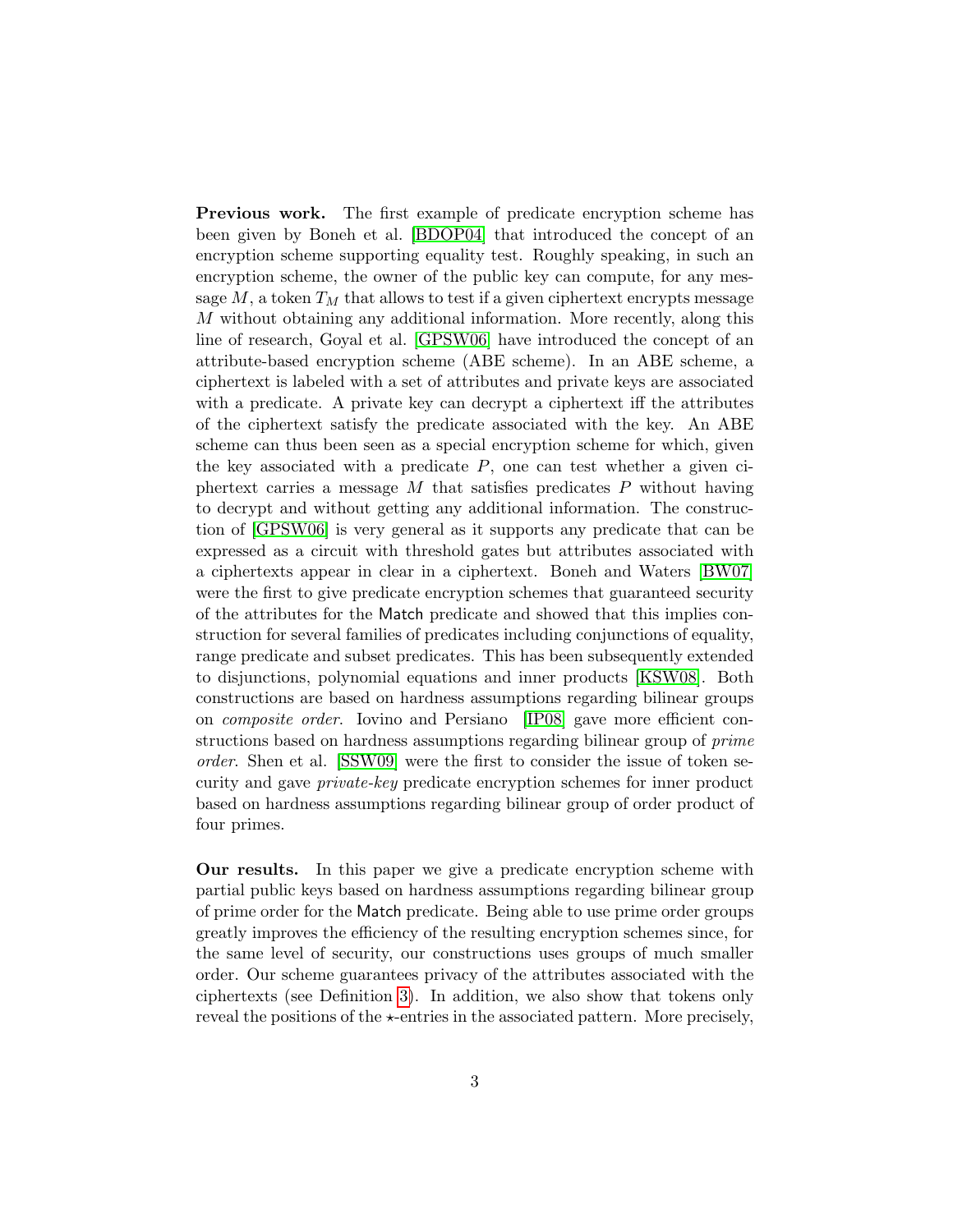for any two patterns  $\vec{y}_0$  and  $\vec{y}_1$  that have  $\star$ -entries in the same positions, no probabilistic polynomial time adversary can distinguish a token for  $\vec{y}_0$  from a token for  $\vec{y}_1$  better than guessing at random (see Definition [4\)](#page-6-0).

## <span id="page-3-0"></span>2 Predicate Encryption Schemes with Partial Public Keys

In this section we present the notion of a *predicate encryption scheme with* partial public keys. Following [\[SSW09,](#page-27-0) [KSW08\]](#page-27-1), we present our definitions (and constructions in Section [4\)](#page-12-0) for the case in which the ciphertexts are predicate-only; that is, they do not carry any message and only specify the attributes. It is straightforward to extend the definitions (and the constructions) to the case in which ciphertexts carry a message.

In the following we will denote by  $[\ell]$  the set  $\{1, \ldots, \ell\}$  of natural numbers. We let  $\Sigma$  denote an *alphabet* (that is, a finite set of symbols) and let  $2^{\Sigma}$ denote its power set (that is, the family of all subsets of  $\Sigma$ ). Furthermore, we let  $\Sigma_{\star}$  denote the alphabet  $\Sigma$  augmented with the special symbol  $\star$ . Finally, we say that function  $\nu : \mathbb{N} \to [0, 1]$  is *negligible* if, for all polynomials poly and sufficiently large n, we have that  $\nu(n) \leq 1/\text{poly}(n)$ .

We start by defining the notion of a *policy* and of an *allowed attribute* vector for a policy.

**Definition 1** Fix the number  $\ell > 0$  of attributes and alphabet  $\Sigma$ . A policy  $Pol = \langle Pol_1, \ldots, Pol_l \rangle \in (2^{\Sigma} \setminus \emptyset)^{\ell}$  is a sequence of  $\ell$  non-empty subsets of  $\Sigma$ . The set  $\mathbb{X}_{\mathsf{Pol}}$  of allowed attribute vectors for policy Pol consists of all vectors  $\vec{x} \in \Sigma^{\ell}$  such that for  $i \in [\ell]$  we have that  $x_i \in \text{Pol}_i$ .

Our predicate encryption schemes are for the predicate Match :  $\Sigma^{\ell}$  ×  $\Sigma^\ell_\star \to \{0,1\}$  defined as follows: Match $(\vec{x}, \vec{y}) = 1$  if and only if  $\vec{x} = \langle x_1, \ldots, x_\ell \rangle$ and  $\vec{y} = \langle y_1, \ldots, y_\ell \rangle$  agree in all positions i for which  $y_i \neq \star$ . We remark that a predicate encryption scheme for the Match predicate implies efficient constructions for several other predicates (see [\[BW07\]](#page-26-0) for the descriptions of the reductions).

Definition 2 A Predicate Encryption Scheme with Partial Public Keys for the predicate Match consists of five algorithms:

Setup $(1^n, 1^{\ell})$ : Given the security parameter n and the number of attributes  $\ell = \text{poly}(n)$ , procedure Setup outputs the secret key SK.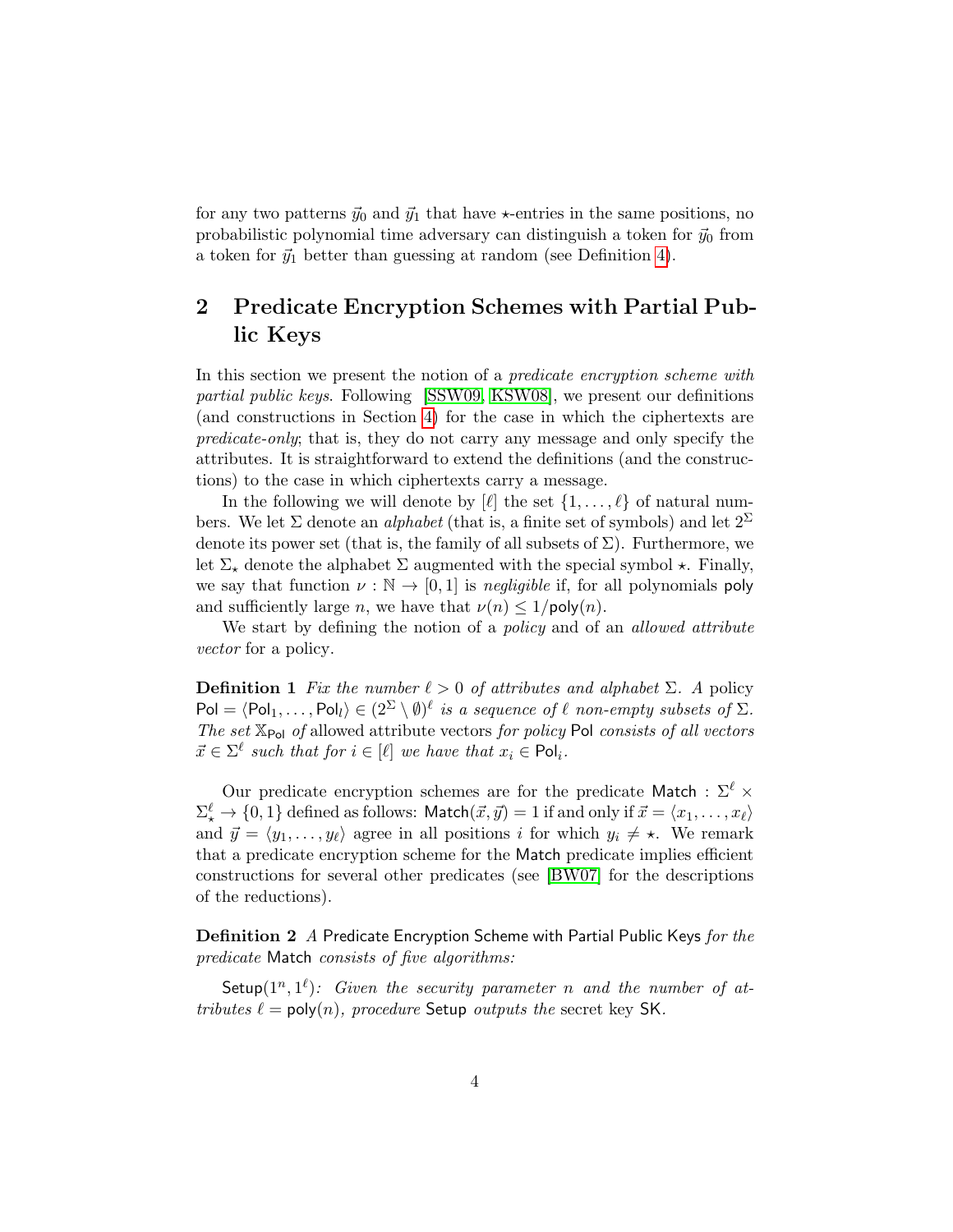PPKeyGen(SK, Pol): Given the secret key SK and the policy Pol  $\in (2^{\Sigma}\backslash\emptyset)^{\ell}$ , procedure PPKeyGen outputs the partial public key  $PPK_{Pol}$  relative to policy Pol. We denote by PK the public key relative to policy  $Pol = \sum^{\ell}$ .

Encryption(PPK<sub>Pol</sub>,  $\vec{x}$ ): Given the partial public key PPK<sub>Pol</sub> relative to policy Pol and the attribute vector  $\vec{x} \in \mathbb{X}_{Pol}$ , procedure Encryption outputs an encrypted attribute vector  $X$ .

GenToken(SK,  $\vec{y}$ ): Given the secret key SK and the pattern vector  $\vec{y} \in \Sigma_{\star}^{\ell}$ , procedure GenToken outputs token  $T_{\vec{y}}$  and  $P_{\vec{y}}$  where  $P_{\vec{y}} = \{i \in [\ell] \mid y_i = \star \}$ .

 $\mathsf{Test}(\tilde{X}, T_{\vec{y}})$ : given the encrypted attribute vector  $\tilde{X}$  corresponding to attribute vector  $\vec{x}$  and the token  $T_{\vec{y}}$  corresponding to pattern  $\vec{y}$ , procedure Test returns  $\mathsf{Match}(\vec{x}, \vec{y})$  with overwhelming probability. More precisely, for all  $\ell = \mathsf{poly}(n)$ , all policies  $\mathsf{Pol} \in (2^{\Sigma} \setminus \emptyset)^{\ell}$ , all attribute vectors  $\vec{x} \in \mathbb{X}_{\mathsf{Pol}}$ , and all patterns  $\vec{y} \in \Sigma_{\star}^{\ell}$ , we have that

 $\mathrm{Prob}[\mathsf{SK}\leftarrow \mathsf{Setup}(1^n,1^\ell);~\mathsf{PPK}_{\mathsf{Pol}}\leftarrow \mathsf{PPKeyGen}(\mathsf{SK},\mathsf{Pol})$ : Test(Encryption(PPK<sub>Pol</sub>,  $\vec{x}$ ), GenToken(SK,  $\vec{y}$ ))  $\neq$  Match( $\vec{x}, \vec{y}$ )]

is negligible in n.

Remark 1 Notice that in our definition of GenToken, the algorithm outputs the set  $P_{\vec{y}}$  of positions where  $y_i = \star$ . This is meant to stress that in our model the tokens could leak information on the  $\star$ 's positions. This is not a problem for many applications. Consider the scenario of a system that allows the search on a remote encrypted database. Then, a token issued by a user could leak 'which' fields (for example, 'Name' and 'City') the query involves but not the actual content of these fields (for example, 'Mario' and 'Roma'). Sometimes, we will ignore this fact and will not explicitly include  $P_{\vec{y}}$  in the output of GenToken.

Next we state security in the selective attribute model.

#### 2.1 Semantic security

Semantic security deals with an adversary that tries to learn information from ciphertexts. We define the security requirement by means of an indistinguishability experiment in which the adversary  $A$  selects two challenge attribute vectors  $\vec{z}_0$  and  $\vec{z}_1$  and a policy Pol. The adversary A then receives the partial public key  $PPK_{Pol}$  and is allowed to issue token queries for patterns  $\vec{y}$  such that Match $(\vec{z}_0, \vec{y}) = \text{Match}(\vec{z}_1, \vec{y}) = 0$ . Finally, A receives encrypted attribute vector  $\overline{X}$  corresponding to a randomly chosen challenge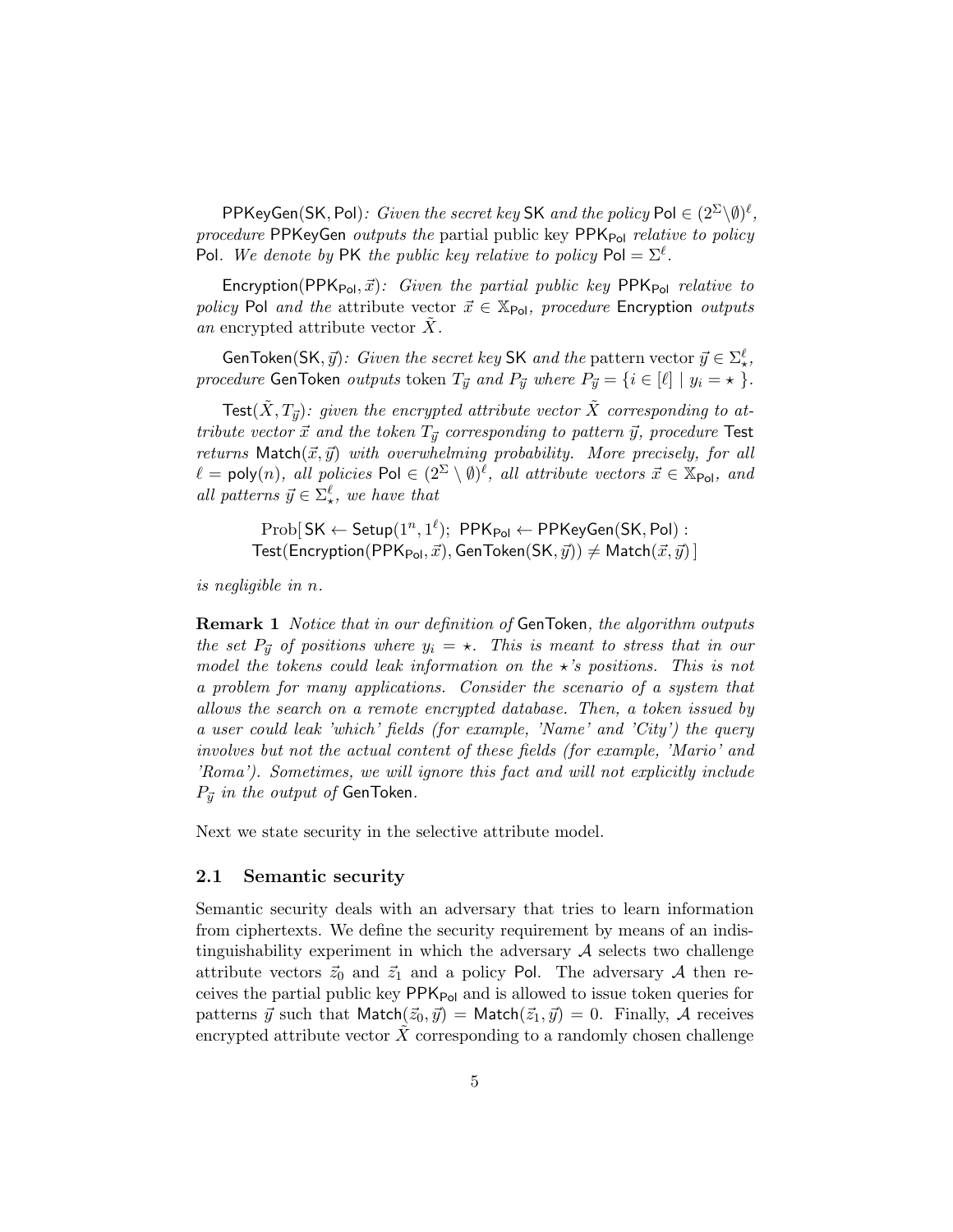attribute vector  $\vec{z}_\eta$ . We require that A has probability essentially 1/2 of guessing  $\eta$ .

We model the semantic security property by means of the following game **SemanticExp**<sub>A</sub> between a challenger C and adversary A.

 $\mathsf{SemanticExp}_\mathcal{A}(1^n,1^\ell)$ 

- 1. Initialization Phase. The adversary  $A$  announces two challenge attribute vectors  $\vec{z}_0, \vec{z}_1 \in \Sigma^{\ell}$  and policy  $\mathsf{Pol} \in (2^{\Sigma} \setminus \emptyset)^{\ell}$ .
- 2. Key-Generation Phase. Challenger  $\mathcal C$  computes the secret key SK by running the Setup procedure on input  $(1^n, 1^{\ell})$  and the partial public key  $PPK_{Pol}$  by running  $PPKeyGen(SK, Pol)$ . PPK<sub>Pol</sub> is given to  $\mathcal{A}$ .
- 3. Query Phase I. A can make any number of token queries. C answers token query for pattern  $\vec{y}$  as follows. If Match $(\vec{z}_0, \vec{y}) =$ Match $(\vec{z}_1, \vec{y}) = 0$ , then A receives the output of GenToken(SK,  $\vec{y}$ ). Otherwise,  $A$  receives  $\perp$ .
- 4. Challenge construction. C chooses random  $\eta \in \{0,1\}$  and gives the output of Encryption(PK,  $\vec{z}_n$ ) to A.
- 5. Query Phase II. Identical to Query Phase I.
- 6. Output phase. A returns  $\eta'$ .

If  $\eta = \eta'$  then the experiments returns 1 else 0.

Notice that in SemanticExp<sub>A</sub> we can assume, without loss of generality, that  $\mathcal A$  always asks for PK (the public key that allows to encrypt all attribute vectors). We chose the formulation above to keep it similar to the game used to formalize the token security property (see Section [2.2\)](#page-5-1).

<span id="page-5-0"></span>Definition 3 A predicate encryption scheme with partial public keys

(Setup, PPKeyGen, Encryption, GenToken, Test) is semantically secure, if for all probabilistic polynomial-time adversaries A

 $\left|\text{Prob}[\textsf{SemanticExp}_\mathcal{A}(1^n, 1^\ell) = 1] - 1/2\right|$ 

is negligible in n for all  $\ell = \text{poly}(n)$ .

#### <span id="page-5-1"></span>2.2 Token security

In this section, we present an experiment that models the fact that a token T gives no information on the associated pattern  $\vec{y}$  but the position of the  $\star$ -entries. We use an indistinguishability experiment in which the adversary A picks two challenge patterns  $\vec{y}_0$  and  $\vec{y}_1$  such that  $\vec{y}_{0,i} = \star$  iff  $\vec{y}_{1,i} = \star$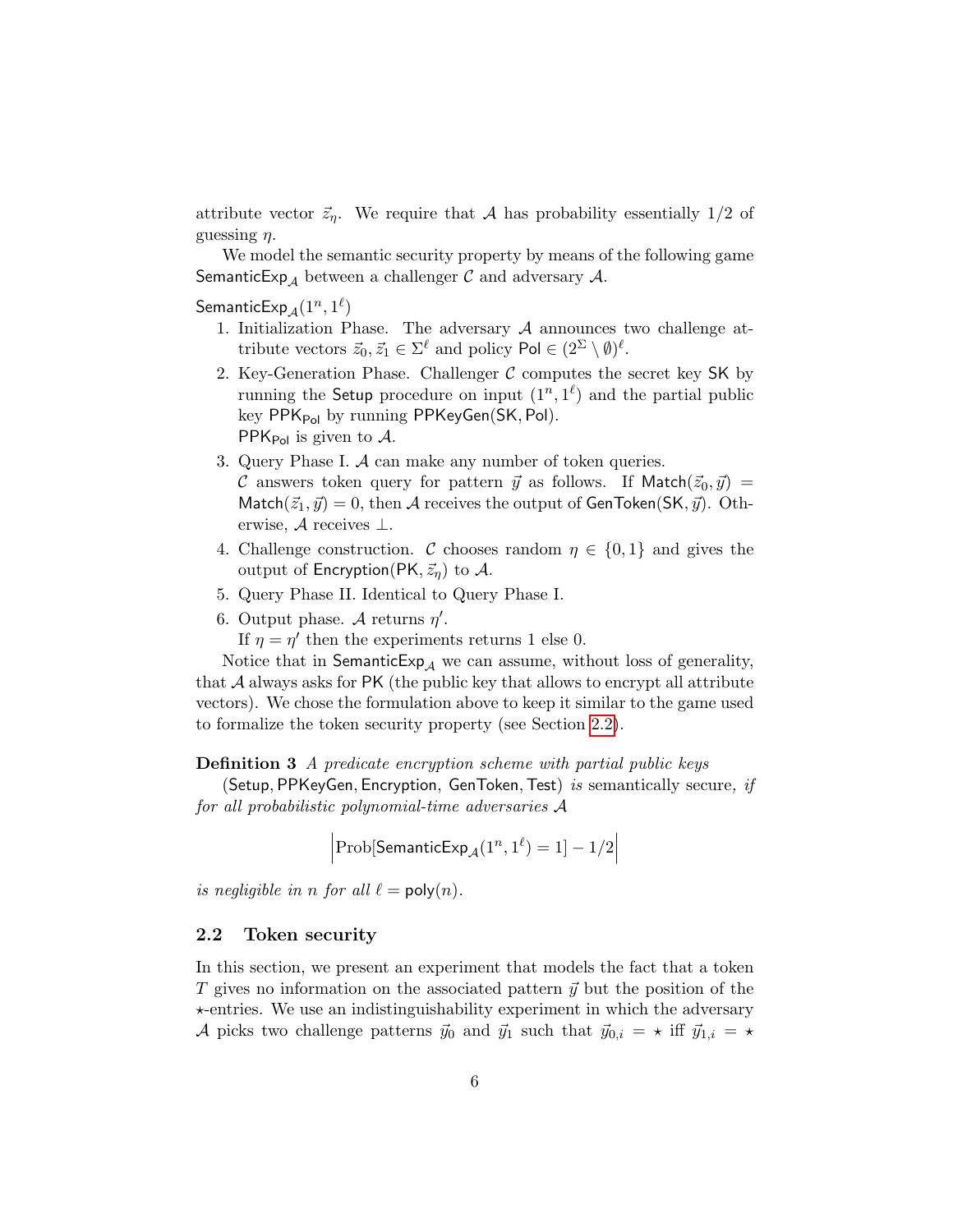and a policy Pol such that for all  $\vec{x} \in X_{Pol}$  we have that Match $(\vec{x}, \vec{y}_0)$  = Match $(\vec{x}, \vec{y}_1) = 0$ . A receives the partial public key PPK<sub>Pol</sub> associated with Pol and A is allowed to issue token queries for patterns  $\vec{y}$  of his choice. Finally, A receives the token associated to a randomly chosen challenge pattern  $\vec{y}_\eta$ . We require that A has probability essentially 1/2 of guessing  $\eta$ .

We model the token security property by means of the following game TokenExp<sub>A</sub> between a challenger  $\mathcal C$  and adversary  $\mathcal A$ .

## $\mathsf{TokenExp}_\mathcal{A}(1^n,1^\ell)$

1. Initialization Phase. The adversary  $A$  announces two challenge patterns  $\vec{y}_0, \vec{y}_1 \in \Sigma^{\ell}$  and a policy Pol such that for all  $\vec{x} \in \mathbb{X}_{\text{Pol}}$  we have that  $\text{Match}(\vec{x}, \vec{y}_0) = \text{Match}(\vec{x}, \vec{y}_1) = 0.$ 

If there exists  $i \in [\ell]$  such that  $y_{0,i} = \star$  and  $y_{1,i} \neq \star$  or if there exists  $i \in [\ell]$  such that  $y_{1,i} = \star$  and  $y_{0,i} \neq \star$  then the experiment returns 0.

- 2. Key-Generation Phase. The secret key SK is generated by the Setup procedure. The partial public key  $PPK_{Pol}$  relative to policy Pol is generated running procedure PPKeyGen(SK, Pol). PPK $_{Pol}$  is given to A.
- 3. Query Phase I. A can make any number of token queries that are answered by returning GenToken(SK,  $\vec{y}$ ).
- 4. Challenge construction.  $\eta$  is chosen at random from  $\{0,1\}$  and receives  $GenToken(SK, \vec{y}_n).$
- 5. Query Phase II. Identical to Query Phase I.
- 6. Output phase. A returns  $\eta'$ .
	- If  $\eta = \eta'$  then the experiments returns 1 else 0.

#### <span id="page-6-0"></span>Definition 4 A predicate encryption scheme with partial public keys

(Setup, PPKeyGen, Encryption, GenToken, Test) is token secure if for all probabilistic polynomial-time adversaries A,

$$
\left|\text{Prob}[\text{TokenExp}_{\mathcal{A}}(1^n, 1^{\ell}) = 1] - 1/2\right|
$$

is negligible in n for all  $\ell = \text{poly}(n)$ .

Definition 5 A predicate encryption scheme with partial public keys

(Setup, PPKeyGen, Encryption, GenToken, Test) is a secure predicate encryption scheme with partial public keys if it is both semantically secure and token secure.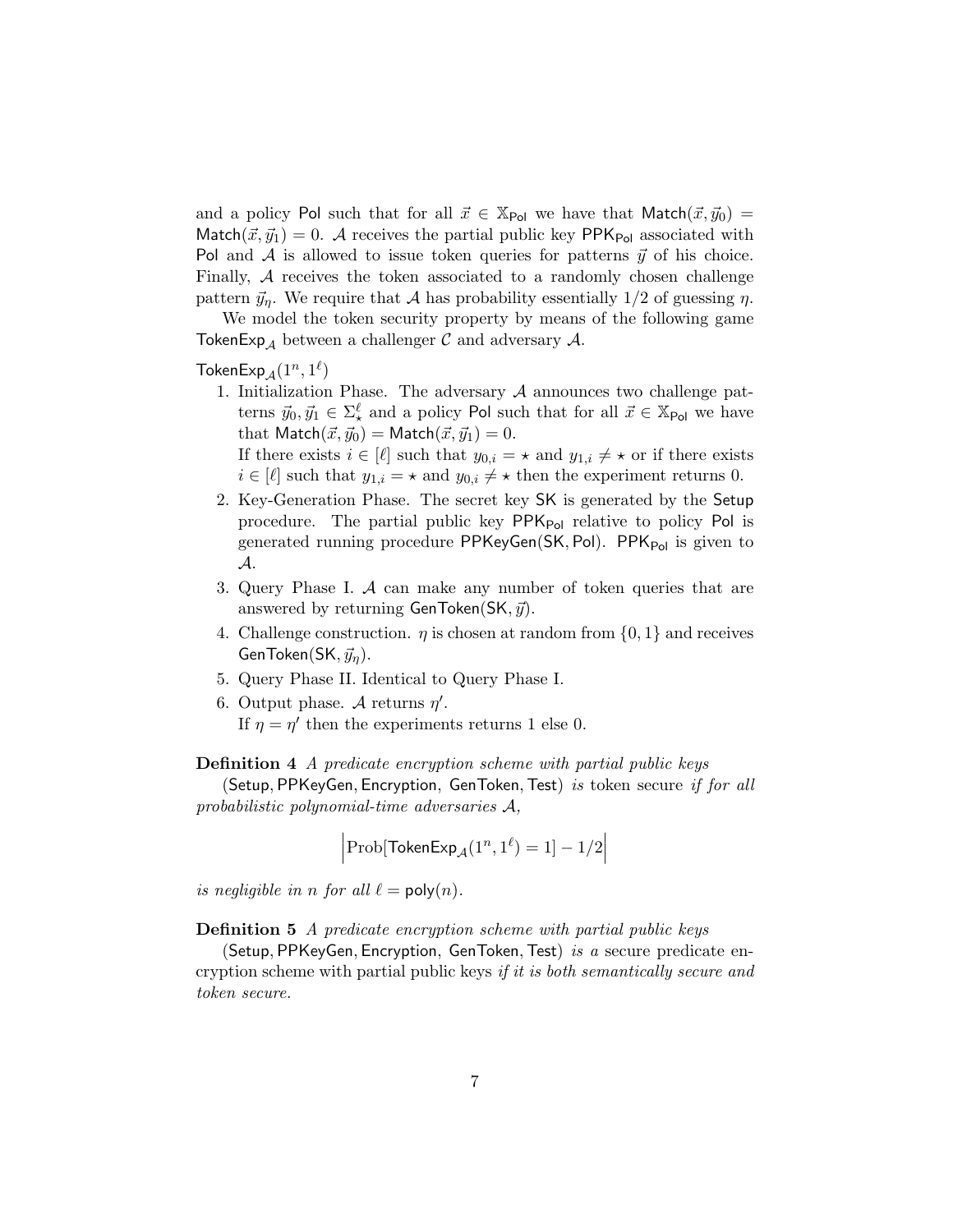## 3 Background and Complexity Assumptions

Linear secret sharing In our assumptions and constructions we use the concept of a  $(k, n)$  linear secret sharing scheme (LSSS), for  $k \leq n$ . A  $(k, n)$ LSSS takes as input a *secret s* (typically from a finite field  $\mathbb{F}_p$ ) and returns k shares  $(s_1, \ldots, s_k)$  with the following properties. Any set of  $k-1$  (or fewer) shares are independent among themselves and are independent from the secret s. In addition, the secret s can be expressed as a linear combination of the shares held by any k participants. More precisely, for any  $F \subseteq [n]$ of size k there exist reconstruction coefficients  $\alpha_i$  such that  $s = \sum_{i \in F} \alpha_i s_i$ . For instance, in Shamir's secret sharing scheme [\[Sha79\]](#page-27-3), the reconstruction coefficients are the Lagrange interpolation coefficients. We stress that the reconstruction coefficients depend only on the set  $F$  and not on the actual shares.

The symmetric bilinear setting We have two multiplicative groups, the base group G and the target group  $\mathbb{G}_T$  both of prime order p and a nondegenerate bilinear pairing function  $e : \mathbb{G} \times \mathbb{G} \to \mathbb{G}_T$ . That is, for all  $x \in \mathbb{G}$ ,  $x \neq 1$ , we have  $e(x, x) \neq 1$  and for all  $x, y \in \mathbb{G}$  and all  $a, b \in \mathbb{Z}_p$ , we have  $e(x^a, y^b) = e(x, y)^{ab}$ . We denote by g and  $e(g, g)$  generators of G and G<sub>T</sub>. We call a tuple  $\mathcal{I} = [p, \mathbb{G}, \mathbb{G}_T, g, e]$  a symmetric bilinear instance and assume that there exists an efficient generation procedure that, on input security parameter  $1^n$ , outputs an instance with  $|p| = \Theta(n)$ .

We now review and justify the hardness assumptions we will use for proving security of our constructions.

Our first two assumptions posit the hardness of distinguishing whether the exponents relative to given bases of a sequence of  $(2\ell - 1)$  elements of G constitute the shares of 0 with respect to an  $(\ell, 2\ell - 1)$  LSSS or one of the exponents (the exponent of the *challenge* element, usually denoted by Z in the following) is random. This computational problem is clearly trivial if  $\ell - 1$  elements share the same base A with the challenge element Z. Indeed, given an ordered  $\ell$ -subset  $F = \langle f_1, \ldots, f_\ell \rangle$  of  $[2\ell - 1]$ , base A, elements  $A^{s_i}$ for  $i \in \langle f_1, \ldots, f_{\ell-1} \rangle$  and challenge  $Z = A^{s_{f_\ell}}$ , checking if the exponents  $s_i$ constitute  $\ell$  shares of 0 of an  $(\ell, 2\ell-1)$  LSSS is trivial by the linearity of the secret sharing scheme. In a bilinear setting, the problem remains easy in the base group if  $(\ell - 1)$  elements share the same base  $A \in \mathbb{G}$  even though this is different from the base  $B \in \mathbb{G}$  of the challenge element. Specifically, given bases A and B, elements  $A^{s_i}$ , for  $i \in \langle f_1, \ldots, f_{\ell-1} \rangle$  and challenge  $Z = B^r$ it is possible to check whether the  $s_i$ 's and r constitute  $\ell$  shares of 0 of an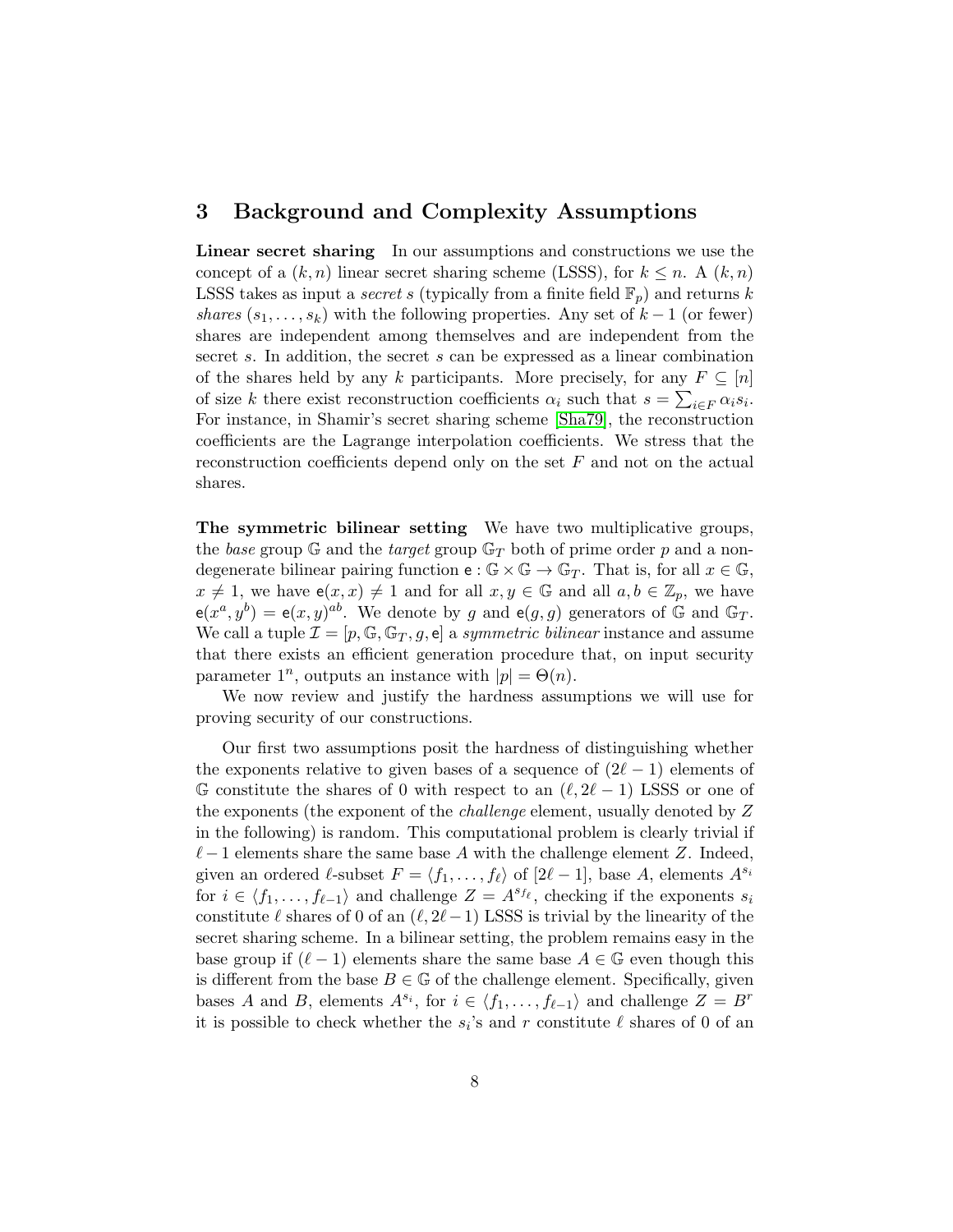$(\ell, 2\ell - 1)$  LSSS in the following way. First, use linearity to compute  $A^{s_{f_\ell}}$ and then use bilinearity to check if  $r = s_{f_\ell}$  by comparing  $e(A^{s_\ell}, B)$  and  $e(A, B^r)$ . If instead less than  $\ell - 1$  elements share the same base then the problem seems to be computationally difficult.

The Linear Secret Sharing Assumption (see Section [3.1](#page-9-0) below) makes a formal statement of this fact. Specifically, we are given bases

 $U_1, \ldots, U_{2\ell-1} \in \mathbb{G}$ , elements  $U_1^{a_1}, \ldots, U_{\ell}^{a_{2\ell-1}} \in \mathbb{G}$  and index  $j \in [2\ell-1]$ of the challenge element and we have to decide whether  $(a_1, \ldots, a_{2\ell-1})$  constitute an  $(\ell, 2\ell - 1)$  secret sharing of 0 or the exponent  $a_j$  of the challenge element is random. We stress that, for sake of ease of exposition, in stating the Linear Secret Sharing Assumption we have not tried to reduce the number of bases: we have  $(2\ell - 1)$  bases for  $(2\ell - 1)$  elements. It is not difficult to see that we could have used only 4 bases to formulate an assumption that is sufficient for proving the security of our constructions.

If we consider the same problem in the target group  $\mathbb{G}_T$ , it seems that it remains difficult even if  $\ell - 1$  elements share the same base which is different from the base used for the challenge element. Indeed in the target group we are not allowed to use the pairing function e and thus we cannot use the same approach employed for the base group. The F-Linear Secret Sharing Assumption (see Section [3.2](#page-9-1) below) makes a formal statement of this fact. By looking ahead, in the  $F$ -Linear Secret Sharing Assumption we have  $\ell$  shares corresponding to an ordered subset  $F = \langle f_1, \ldots, f_\ell \rangle$  of elements of  $[2\ell - 1]$  which appear as exponents of  $\ell$  elements of  $\mathbb{G}_T : \ell - 1$  of these elements share the same base  $e(g, g)$  (specifically, in the assumption we have  $e(\bar{U}_{f_j}, V_{f_j}) = e(g, g)^{a_{f_j}}$  for  $2 \leq j \leq \ell$ ) and the challenge element uses a different base (specifically,  $e(U_{f_1}, V_{f_1}) = e(U_{f_1}, U_{f_1})^{a_{f_1}}$ ). The task is to decide whether the  $a_i$ 's for  $i \in F$  constitute an  $(\ell, 2\ell - 1)$  secret share of 0 or the  $a_{f_\ell}$  is random. We state our assumptions using elements of G (i.e., the  $\bar{U}_j$ 's and the  $V_j$ 's) instead of elements of  $\mathbb{G}_T$  (i.e., giving only  $e(\bar{U}_j, V_j)$ ).

For each of the two above assumptions, we have a *split* version which we call the Split Linear Secret Sharing Assumption (see Section [3.3\)](#page-10-0) and the F-Split Linear Secret Sharing Assumption (see Section [3.4\)](#page-11-0). The split versions of our assumptions are derived by mixing the assumptions based on linear secret sharing with the Decision Linear Assumption (see [\[BW06\]](#page-26-3)). In the Decision Linear Assumption, the task is to decide, given  $A, A^r, B, B^s, C, C^z$ whether  $z = r - s$  or z is random. Specifically, in the Split Linear Secret Sharing Assumption we have bases  $\overrightarrow{U_1}, \ldots, \overrightarrow{U_{2\ell-1}}$ , elements  $\overrightarrow{U_1}^{a_1}, \ldots, \overrightarrow{U_{2\ell-1}^{a_{2\ell-1}}}$ and  $g^{a_1}, \ldots, g^{a_{2\ell-1}}$  with  $(a_1, \ldots, a_{2\ell-1})$  constituting an  $(\ell, 2\ell-1)$  LSSS of 0, and  $2\ell - 2$  related instances of the Decision Linear Assumptions for a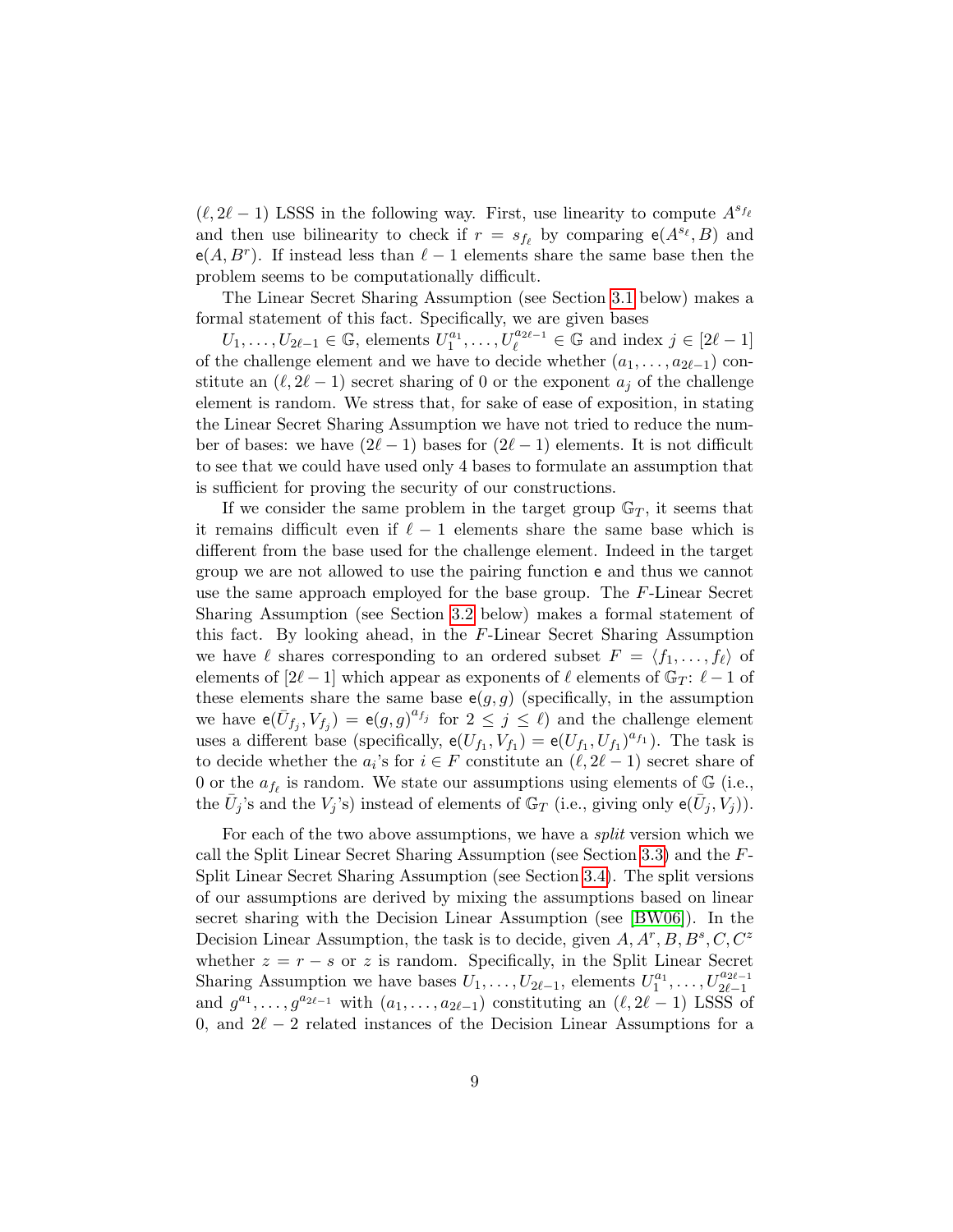randomly chosen  $j \in [2\ell - 1]$ :  $U_i^u, U_j^{a_j}, W^s$ , with  $i \in [2\ell - 1] \setminus \{j\}$  in which we have to decide whether  $s = u - a_j$ . In addition, we are also given  $\hat{U} = W^{u_j}$ where  $U_j = g^{u_j}$ . The F-Split Linear Secret Sharing Assumption is obtained is a similar way from the F-Linear Secret Sharing Assumption.

#### <span id="page-9-0"></span>3.1 Linear Secret Sharing Assumption

Consider the following game between a challenger  $\mathcal C$  and an adversary  $\mathcal A$ .

 $\mathsf{LSSExp}_\mathcal{A}(1^n,1^\ell)$ 

- 01. C computes shares  $a_1, \ldots, a_{2\ell-1}$  of 0 using an  $(\ell, 2\ell 1)$  LSSS;
- 02. C chooses instance  $\mathcal{I} = [p, \mathbb{G}, \mathbb{G}_T, g, e]$  with security parameter  $1^n$ ;
- 03. C chooses random  $j \in [2\ell 1];$
- 04. for  $i \in [2\ell 1]$ C chooses random  $u_i \in \mathbb{Z}_p$  and sets  $U_i = g^{u_i}$  and  $V_i = U_i^{a_i}$ ; 05. C chooses random  $\eta \in \{0, 1\};$
- 
- 06. if  $\eta = 1$  then C sets  $Z = U_i^{a_j}$  $j^{a_j}$  else  $\mathcal C$  chooses random  $Z\in\mathbb G;$
- 07. C runs A on input  $[\mathcal{I}, j, (U_i)_{i \in [2\ell-1]}, (V_i)_{i \in [2\ell-1] \setminus \{j\}}, Z]$ ;
- 08. Let  $\eta'$  be  $\mathcal{A}$ 's guess for  $\eta$ ;
- 09. if  $\eta = \eta'$  then return 1 else return 0.

Assumption 1 (LSS Assumption) The Linear Secret Sharing Assumption states that for all probabilistic polynomial-time algorithms  $A$ ,

 $\left|\text{Prob}[\textsf{LSSExp}_\mathcal{A}(1^n, 1^\ell) = 1] - 1/2\right|$  is negligible in n for all  $\ell = \textsf{poly}(n)$ .

#### <span id="page-9-1"></span>3.2 F-Linear Secret Sharing Assumption

Let  $F = \langle f_1, \ldots, f_\ell \rangle$  be a sequence of  $\ell$  distinct elements from [2 $\ell - 1$ ]. We formalize the  $F$ -Linear Secret Sharing Assumption ( $F$ -LSS Assumption) by means of the following game between a Challenger  $\mathcal C$  and an Adversary  $\mathcal A$ .

 $F\text{-LSSExp}_{\mathcal{A}}(1^n,1^\ell)$ 

- 01. C computes shares  $a_1, \ldots, a_{2\ell-1}$  of 0 using an  $(\ell, 2\ell 1)$  LSSS;
- 02. C chooses instance  $\mathcal{I} = [p, \mathbb{G}, \mathbb{G}_T, g, e]$  with security parameter  $1^n$ ; 03. for  $i \in F$

C chooses random  $u_i \in \mathbb{Z}_p$  and sets  $U_i = g^{u_i}$ ,  $\overline{U}_i = g^{1/u_i}$ , and  $V_i = U_i^{a_i};$ 

04. C chooses random  $\eta \in \{0, 1\};$ 

05. if  $\eta = 1$  then C sets  $Z = U_{f_e}^{a_{f_e}}$  $f_{\ell}^{a_{f_{\ell}}}$  else  $\mathcal C$  chooses random  $Z \in \mathbb G;$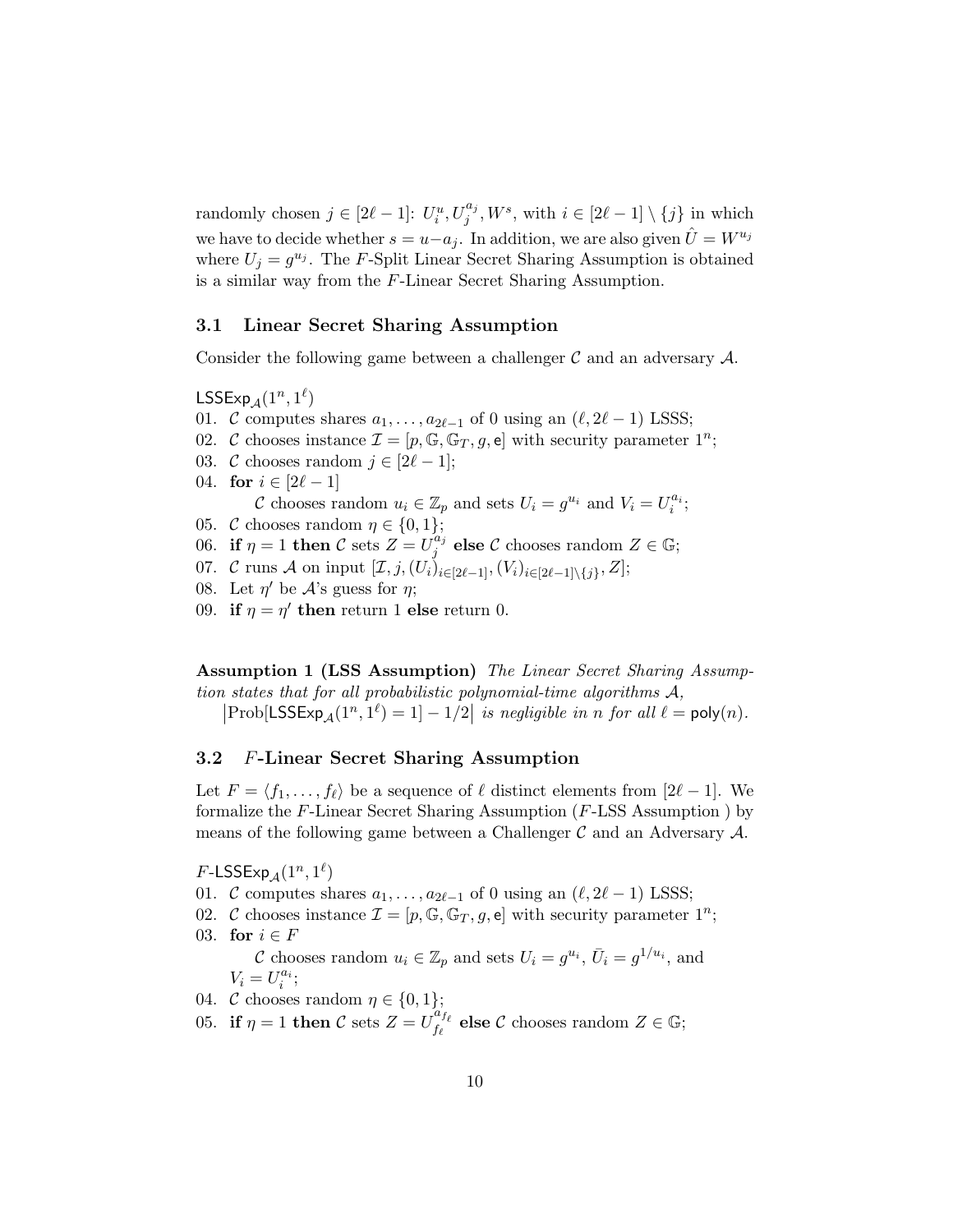- 06. C runs A on input  $[\mathcal{I}, F, (U_i)_{i \in F}, (\bar{U}_i)_{i \in F \setminus \{f_1\}}, (V_i)_{i \in F \setminus \{f_\ell\}}, Z];$
- 07. Let  $\eta'$  be  $\mathcal{A}$ 's guess for  $\eta$ ;
- 08. if  $\eta = \eta'$  then return 1 else return 0.

Assumption 2 (F-LSS Assumption) The F-Linear Secret Sharing Assumption states that for all probabilistic polynomial-time algorithms A,

 $\left|\text{Prob}[F\text{-LSSExp}_\mathcal{A}(1^n, 1^\ell) = 1] - 1/2\right|$  is negligible in n for all  $\ell = \text{poly}(n)$ .

The proof of the following theorem is similar to, but simpler than, the proof of Theorem [2.](#page-11-1) So, we omit it.

**Theorem 1** For any sequences F and K each of  $\ell$  distinct elements from  $[2\ell - 1]$ , F-LSS implies K-LSS.

#### <span id="page-10-0"></span>3.3 Split Linear Secret Sharing Assumption

In this section we present the Split Linear Secret Sharing Assumption (the SplitLSS Assumption) which is similar to the Linear Secret Sharing Assumption. The only difference is that whereas in the LSS Assumption the task is to decide whether  $V_j = U_j^{a_j}$  $j_j^{u_j}$  or  $V_j$  is random, here the task is to decide, whether  $Z = W^{u-a_j}$  or Z is a random element of  $\mathbb{G}$ . We formalize the SplitLSS Assumption by means of the following game between a Challenger  $\mathcal C$  and an Adversary  $\mathcal A$ .

 $\mathsf{SplitLSSExp}_\mathcal{A}(1^n,1^\ell)$ 

- 01. C computes shares  $a_1, \ldots, a_{2\ell-1}$  of 0 using an  $(\ell, 2\ell 1)$  LSSS;
- 02. C chooses instance  $\mathcal{I} = [p, \mathbb{G}, \mathbb{G}_T, g, e]$  with security parameter  $1^n$ ;
- 03. C chooses random  $u, w \in \mathbb{Z}_p$  and sets  $W = g^w$ ;
- 04. **for**  $i \in [2\ell 1]$ C chooses random  $u_i \in \mathbb{Z}_p$  and sets  $U_i = g^{u_i}, V_i = U_i^{a_i}$ ,  $A_i = g^{a_i}$ , and  $S_i = U_i^u$ ;
- 05 C picks a random  $j \in [2\ell 1]$  and sets  $\hat{U} = U_j^w$ ;
- 06. C chooses random  $\eta \in \{0, 1\};$
- 07. if  $\eta = 1$  then C sets  $Z = W^{u-a_j}$  else C chooses random  $Z \in \mathbb{G}$ ;
- 08.  $\mathcal{C}$  runs  $\mathcal{A}$  on input  $[\mathcal{I},j,(U_i)_{i\in[2\ell-1]},(V_i)_{i\in[2\ell-1]},(A_i)_{i\in[2\ell-1]},(S_i)_{i\in[2\ell-1]\setminus\{j\}},W,\hat{U},Z];$
- 09. Let  $\eta'$  be  $\mathcal{A}$ 's guess for  $\eta$ ;
- 10. if  $\eta = \eta'$  then return 1 else return 0.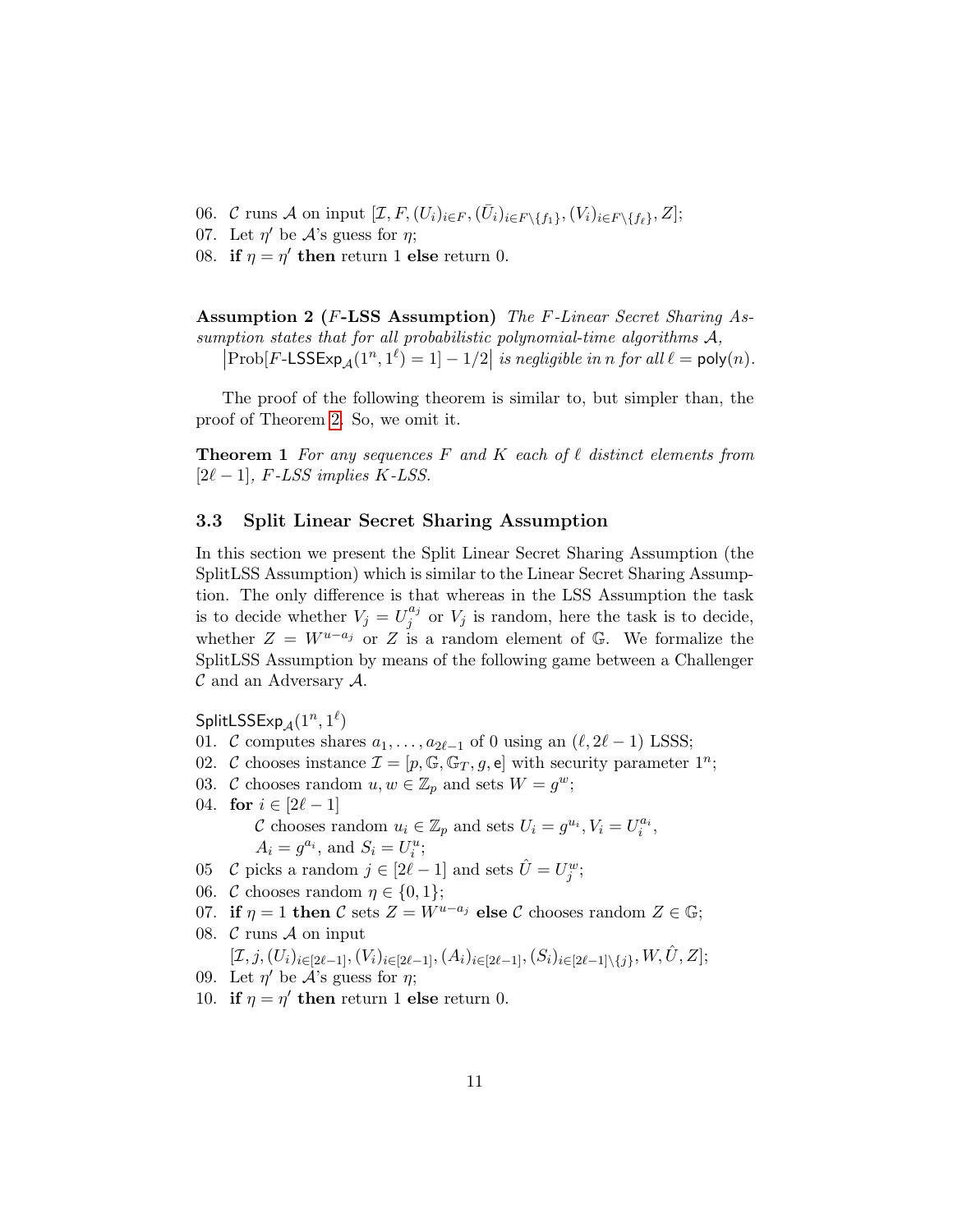Assumption 3 (SplitLSS Assumption) The Split Linear Secret Sharing Assumption states that for all probabilistic polynomial-time algorithms  $\mathcal{A},$   $\big|\text{Prob}[\textsf{SplitLSSExp}_{\mathcal{A}}(1^n,1^{\ell})=1]-1/2\big|$  is negligible in n for all  $\ell=\textsf{poly}(n)$ .

#### <span id="page-11-0"></span>3.4 F-Split Linear Secret Sharing Assumption

Let  $F = \langle f_1, \ldots, f_\ell \rangle$  be a sequence of  $\ell$  distinct elements from  $[2\ell - 1]$ . We formalize the F-Split Linear Secret Sharing Assumption (F-SplitLSS Assumption ) by means of the following game between  $\mathcal C$  and  $\mathcal A$ .

 $F\text{-}\mathsf{SplitLSSExp}_{\mathcal{A}}(1^n,1^\ell)$ 

- 01. C computes shares  $a_1, \ldots, a_{2\ell-1}$  of 0 using an  $(\ell, 2\ell 1)$  LSSS;
- 02. C chooses instance  $\mathcal{I} = [p, \mathbb{G}, \mathbb{G}_T, g, e]$  with security parameter  $1^n$ ;
- 03. C chooses random  $u \in \mathbb{Z}_p$ ;
- 04. for  $i \in F$ , C chooses random  $u_i \in \mathbb{Z}_p$  and sets  $U_i = g^{u_i}$ ,  $\bar{U}_i = g^{1/u_i}$ ,  $V_i = U_i^{a_i}$ , and  $S_i = U_i^u$ ;
- 05. C chooses random  $w \in \mathbb{Z}_p$  and sets  $W = g^w$  and  $\overline{W} = g^{1/w}$ .
- 06. C chooses random  $\eta \in \{0, 1\};$
- 07. if  $\eta = 1$  then C sets  $Z = W^{u-a_{f_\ell}}$  else C chooses random  $Z \in \mathbb{G}$ ;
- 08.  $\mathcal C$  runs  $\mathcal A$  on input  $[\mathcal{I}, F, (U_i)_{i \in F}, (\bar{U}_i)_{i \in F \setminus \{f_1\}}, (V_i)_{i \in F}, (S_i)_{i \in F}, W, \bar{W}, Z];$
- 09. Let  $\eta'$  be  $\mathcal{A}$ 's guess for  $\eta$ .
- 10. if  $\eta = \eta'$  then return 1 else return 0.

Assumption 4 (F-SplitLSS Assumption)) The F-Split Linear Secret Sharing Assumption states that for all probabilistic polynomial-time algorithms  $\mathcal{A}$   $\left[\text{Prob}[F\text{-SplitLSSExp}_{\mathcal{A}}(1^n,1^\ell)=1]-1/2\right]$  is negligible in n for all  $\ell = \text{poly}(n)$ .

<span id="page-11-1"></span>**Theorem 2** For any two sequences F and K each of  $\ell$  distinct elements from  $[2\ell - 1]$ , we have that F-SplitLSS implies K-SplitLSS.

PROOF. Let  $F = \langle f_1, \ldots, f_\ell \rangle$  and  $K = \langle k_1, \ldots, k_\ell \rangle$  be sequences of  $\ell$ distinct elements from  $[2\ell - 1]$ . Given an F-SplitLSS instance

$$
[\mathcal{I},F,(U_j)_{j\in F},(\bar{U}_j)_{j\in F\backslash\{f_1\}},(V_j)_{j\in F},(S_j)_{j\in F},W,\bar{W},Z]
$$

we show how to get from it a  $K$ -SplitLSS instance

$$
[\mathcal{I}, K, (U'_j)_{j \in K}, (\bar{U}'_j)_{j \in K \setminus \{k_1\}}, (V'_j)_{j \in K}, (S'_j)_{j \in K}, W', \bar{W}', Z'].
$$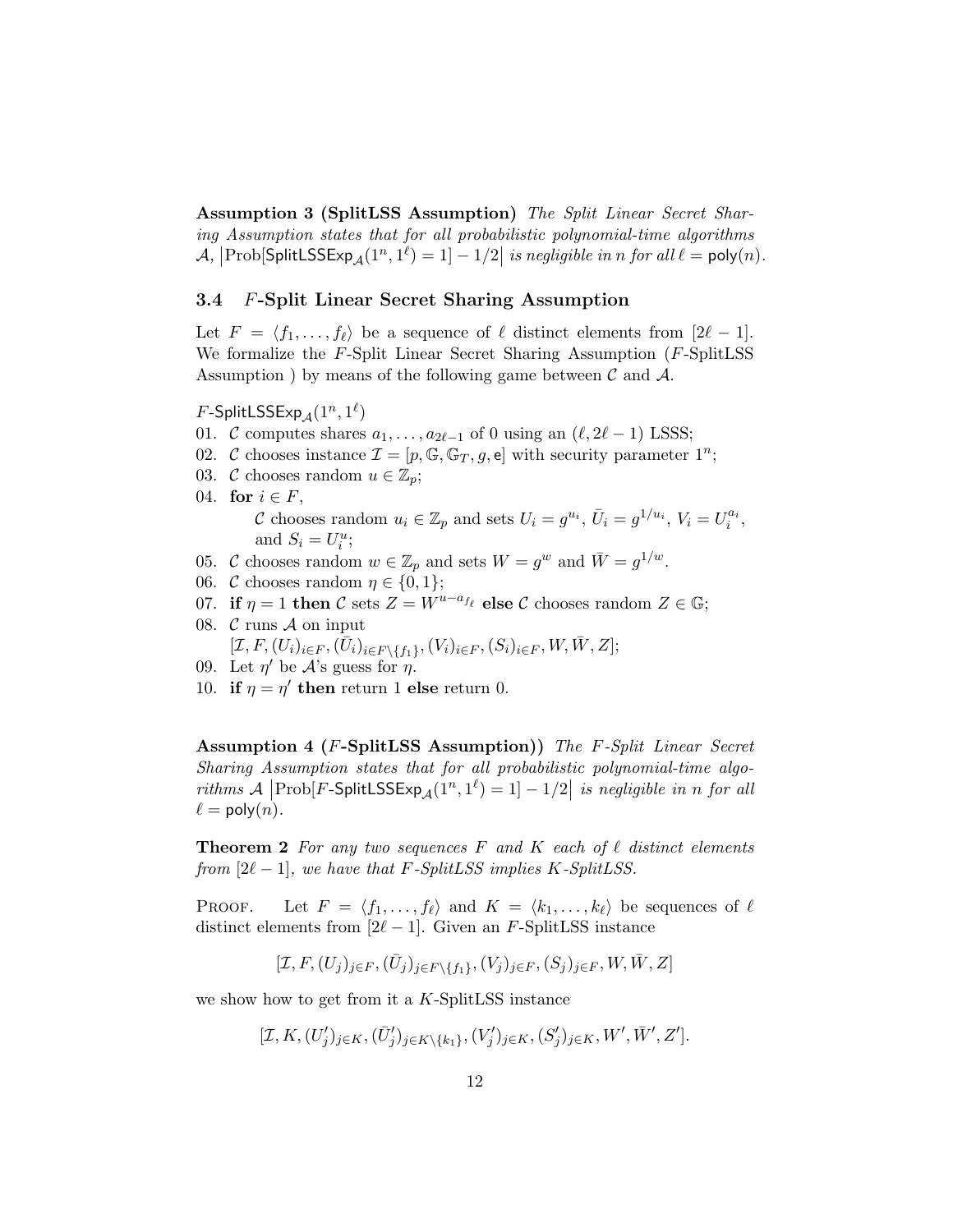For  $i = 1, \ldots, \ell$ , let  $\alpha_i = v_{f_i, F} / v_{k_i, K}$ , where  $v_{f_i, F} (v_{k_i, K})$  is the publicly known value associated to  $f_i$ -th  $(k_i$ -th) share when participants whose identities are in  $F$  (resp.,  $K$ ) collaborate to the reconstruction of the secret in an  $(\ell, 2\ell - 1)$  LSSS. Set  $U'_{k_1} = U_{f_1}$ . For  $i = 2, \ldots, \ell$ , set

$$
U'_{k_i} = U_{f_i} \text{ and } \bar{U}'_{k_i} = \bar{U}_{f_i}.
$$

For  $i = 1, \ldots, \ell$ , set

$$
V'_{k_i} = V_{f_i}^{\alpha_i} \text{ and } S'_{k_i} = S_{f_i}^{\alpha_\ell}.
$$

Set  $W' = W$  and  $\bar{W}' = \bar{W}$ . Finally, set  $Z' = Z^{\alpha_{\ell}}$ . It is immediate to see that the values  $(U'_j)_{j \in K}, (\bar{U}'_j)_{j \in K \setminus \{k_1\}}, (V'_j)_{j \in K}, (S'_j)_{j \in K}, W', \bar{W}', Z'$  define a K-SplitLSS instance.  $\Box$ 

## <span id="page-12-0"></span>4 The Scheme

In this section, we describe a new proposal for a secure predicate encryption scheme with partial public keys. Our description is for binary alphabets; it is possible to convert our scheme to a scheme for any alphabet by increasing the size of the key, but not the size of ciphertexts and tokens.

**The Setup procedure.** On input security parameter  $1^n$  and the number of attributes  $\ell = \text{poly}(n)$ , Setup proceeds as follows.

- 1. Select a symmetric bilinear instance  $\mathcal{I} = [p, \mathbb{G}, \mathbb{G}_T, g, e]$  with  $|p| =$  $\Theta(n)$ .
- 2. For  $i \in [2\ell 1]$ , choose random  $t_{1,i,0}, t_{2,i,0}, t_{1,i,1}, t_{2,i,1} \in \mathbb{Z}_p$  and set

$$
\mathsf{K}_{i} = \begin{pmatrix} T_{1,i,0} = g^{t_{1,i,0}}, & T_{2,i,0} = g^{t_{2,i,0}} \\ T_{1,i,1} = g^{t_{1,i,1}}, & T_{2,i,1} = g^{t_{2,i,1}} \end{pmatrix} \text{ and }
$$
  

$$
\bar{\mathsf{K}}_{i} = \begin{pmatrix} \bar{T}_{1,i,0} = g^{1/t_{1,i,0}}, & \bar{T}_{2,i,0} = g^{1/t_{2,i,0}} \\ \bar{T}_{1,i,1} = g^{1/t_{1,i,1}}, & \bar{T}_{2,i,1} = g^{1/t_{2,i,1}} \end{pmatrix}.
$$

3. Return  $SK = [\mathcal{I}, (K_i, \overline{K}_i)_{i \in [2\ell-1]}].$ 

The PPKeyGen procedure. On input SK and policy

 $Pol = \langle Pol_1, \ldots, Pol_\ell \rangle \in (2^{\{0,1\}} \backslash \emptyset)^\ell$  of length  $\ell$ , PPKeyGen proceeds as follows.

- 1. For  $i = 1, \ldots, \ell$ , for every  $b \in \text{Pol}_i$ , add  $T_{1,i,b}$  and  $T_{2,i,b}$  to  $\text{PPK}_i$ .
- 2. For  $i = \ell + 1, \ldots, 2\ell 1$ , add  $T_{1,i,0}$  and  $T_{2,i,0}$  to PPK<sub>i</sub>.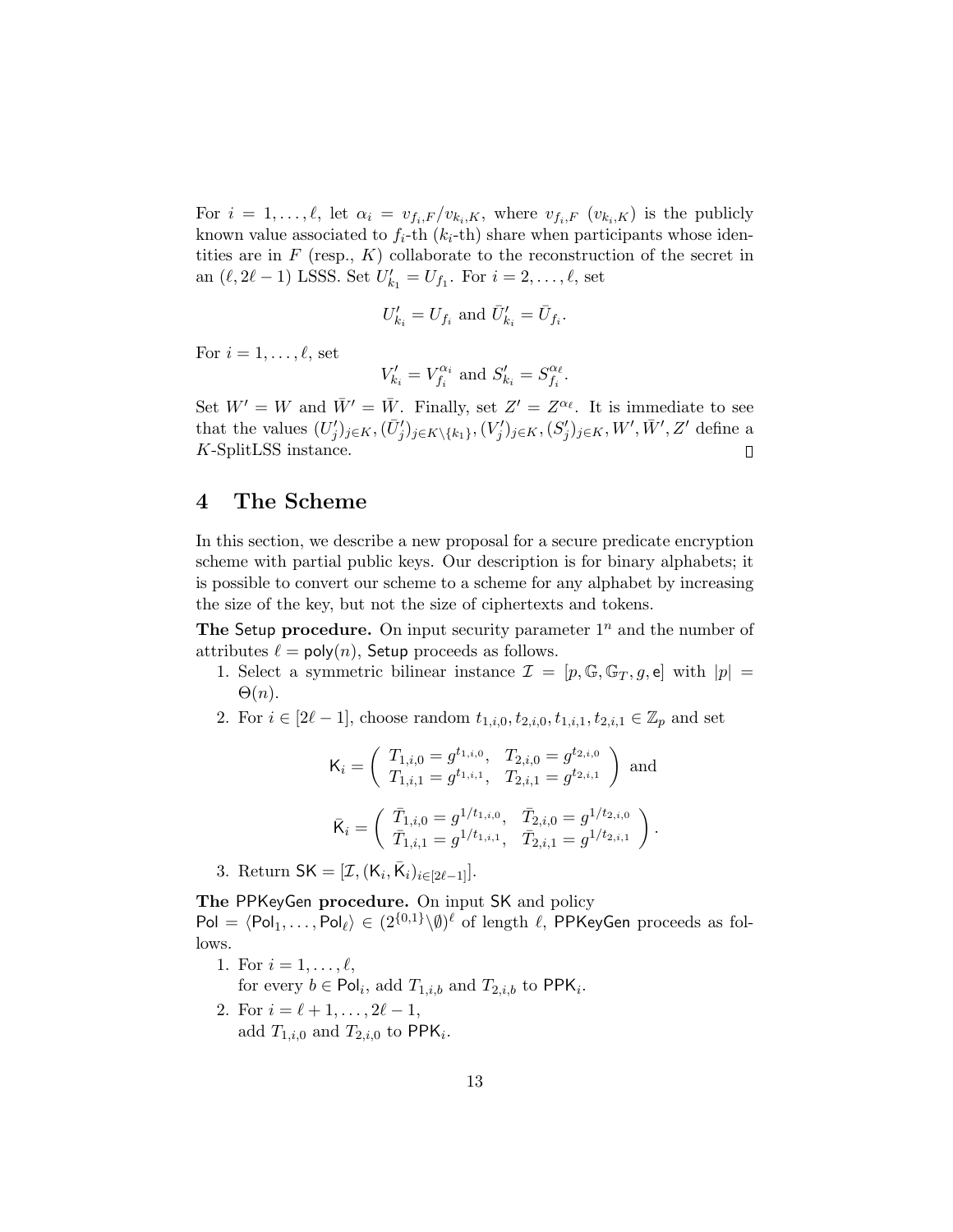3. Return PPK<sub>Pol</sub> = [(PPK<sub>i</sub>)<sub>i∈[2 $\ell$ -1].</sub>

**The Encryption procedure.** On input partial public key  $PPK_{Pol}$  and attribute vector  $\vec{x} = (x_1, \ldots, x_\ell)$  of length  $\ell$ , Encryption proceeds as follows.

- 1. If  $\vec{x} \notin \mathbb{X}_{\text{Pol}}$  return  $\perp$ .
- 2. Extend  $\vec{x}$  to a vector with  $2\ell-1$  entries by appending  $(\ell-1)$  0-entries.
- 3. Pick s at random from  $\mathbb{Z}_p$ .
- 4. Compute shares  $(s_1, \ldots, s_{2\ell-1})$  of 0 using an  $(\ell, 2\ell 1)$  linear secret sharing scheme.
- 5. For  $i = 1, \ldots, 2\ell 1$ , set  $X_{1,i} = T_{1,i,x_i}^{s-s_i}$  $x_1^{s-s_i}$  and  $X_{2,i} = T_{2,i,x}^{-s_i}$  $\scriptstyle{\frac{n-s_i}{2,i,x_i}.}$

6. Return the encoded attribute vector  $\tilde{X} = [(X_{1,i}, X_{2,i})_{i \in [2\ell-1]}].$ 

Notice that if  $\vec{x} \in \mathbb{X}_{\text{Pol}}$ , then for every i it holds that  $T_{1,i,x_i}, T_{2,i,x_i} \in \text{PPK}_{\text{Pol}}$ . Hence, the Encryption procedure will be able to execute the steps above.

In the following will use sometimes the writing

Encryption(PPK<sub>Pol</sub>,  $\vec{x}; s,(s_i)_{i\in[2\ell-1]})$  to denote the encoded attribute vector  $\tilde{X}$  output by Encryption on input PPK<sub>Pol</sub> and  $\vec{x}$  when using s as random element and  $(s_i)_{i\in[2\ell-1]}$  as shares of an  $(\ell, 2\ell-1)$  linear secret sharing scheme for the secret 0.

The GenToken procedure. On input secret key SK and pattern vector  $\vec{y} =$  $(y_1, \ldots, y_\ell)$  of length  $\ell$ , GenToken proceeds as follows. Set  $P_{\vec{y}} = \{i \mid y_i = \star\}$ .

- 1. Let h be the number of non- $\star$  entries of  $\vec{y}$ . Extend  $\vec{y}$  to a vector with  $(2\ell-1)$  entries by appending  $(\ell-h)$  0-entries and  $(h-1) \star$ -entries and denote by  $S_{\vec{y}}$  the indices of the non- $\star$  entries of the extended vector. Notice that  $|S_{\vec{y}}| = \ell$ .
- 2. Compute shares  $(r_1, \ldots, r_{2\ell-1})$  of 0 using an  $(\ell, 2\ell 1)$  linear secret sharing scheme.
- 3. Pick random  $r \in \mathbb{Z}_p$ .
- 4. For  $i \in S_{\vec{y}}$ , set  $Y_{1,i} = \overline{T}_{1,i,y_i}^{r_i}$  and  $Y_{2,i} = \overline{T}_{2,i,y_i}^{r-r_i}$ .
- 5. Return  $T_{\vec{y}} = [S_{\vec{y}}, (Y_{1,i}, Y_{2,i})_{i \in S_{\vec{y}}}]$  and  $P_{\vec{y}}$ .

In the following we will sometimes use the writing

GenToken(SK,  $\vec{y}; r, (r_i)_{i \in S_{\vec{y}}} )$  to denote the token  $T_{\vec{y}}$  computed by GenToken on input SK and  $\vec{y}$  and using r as random element and  $(r_i)_{i \in S_{\vec{y}}}$  as  $\ell$  shares of an  $(\ell, 2\ell - 1)$  LSSS for the secret 0.

**The Test procedure.** On input token  $T_{\vec{y}} = [S,(Y_{1,j_1}, Y_{2,j_1}, \ldots, Y_{1,j_\ell}, Y_{2,j_\ell})]$ and attribute vector  $X = [(X_{1,i}, X_{2,i})_{i\in[2\ell-1]}]$ , Test proceeds as follows. Let  $v_{j_1}, \ldots, v_{j_\ell}$  be the reconstruction coefficients for the set  $S = \{j_1, \ldots, j_\ell\}.$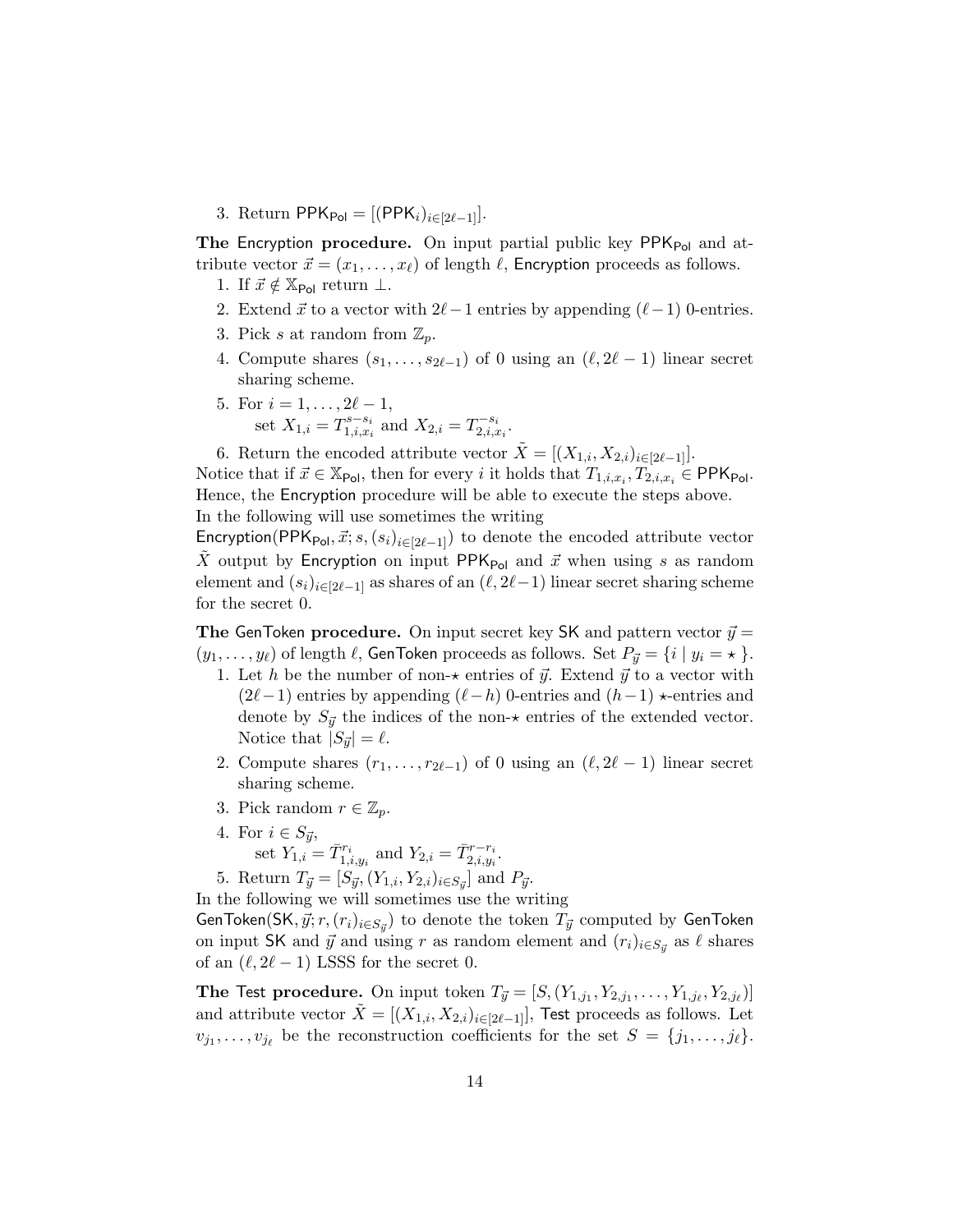Then, the Test procedure returns

$$
\prod_{i\in [\ell]} [{\mathsf e}(X_{1,j_i}, Y_{1,j_i})\cdot {\mathsf e}(X_{2,j_i}, Y_{2,j_i})]^{v_{j_i}}.
$$

The proof of next theorem is found in Appendix ??.

Theorem 3 The quintuple of algorithms (Setup, PPKeyGen, Encryption, GenToken, Test) specified above is a predicate encryption scheme with partial public keys.

## 5 Semantic Security

In this section, we show that, if the Linear Secret Sharing Assumption and the Split Linear Secret Sharing Assumption hold, then the scheme presented in Section [4](#page-12-0) is semantically secure. Specifically, we show that, for any attribute vector  $\vec{z}$  and for any policy Pol, the encoded attribute vector output by the Encryption procedure is indistinguishable from a sequence of  $2·(2\ell-1)$ random elements of  $\mathbb{G}$  to a polynomial time adversary  $\mathcal A$  that has the partial public key associated with Pol and oracle access to GenToken for all pattern vectors  $\vec{y}$  such that Match $(\vec{z}, \vec{y}) = 0$ . As it is easily seen, this implies semantic security.

**The experiments** We start by describing  $3\ell$  experiments with a probabilistic polynomial-time adversary A.

Experiment k with  $0 \leq k \leq 2\ell - 1$ . In this experiment, A outputs an attribute vector  $\vec{z}$  and a policy Pol, receives the partial public key PPK<sub>Pol</sub> relative to Pol, and has oracle access to GenToken for all pattern vectors  $\vec{y}$  such that Match $(\vec{z}, \vec{y}) = 0$ . Then A receives challenge  $\tilde{X} = [(X_{1,i}, X_{2,i})_{i \in [2\ell-1]}]$ computed as follows and outputs a bit.

- 1. Extend  $\vec{z}$  to a 2 $\ell 1$  vector by appending  $(\ell 1)$  0-entries.
- 2. Compute shares  $(s_1, \ldots, s_{2\ell-1})$  of 0 using an  $(\ell, 2\ell 1)$  LSSS.
- 3. For  $i = 1, \ldots, k$ , randomly choose  $X_{1,i} \in \mathbb{G}$  and set  $X_{2,i} = T_{2,i}^{s_i}$  $_{2,i,z_i}^{s_i}.$
- 4. For  $i = k + 1, \ldots, 2\ell 1$ , set  $X_{1,i} = T_{1,i,z_i}^{s s_i}$  $x_1^{s-s_i}$  and  $X_{2,i} = T_{2,i}^{s_i}$ 1 $s_i \over 2,i,z_i$  .

Experiment  $2\ell + k - 1$  with  $k \in [\ell]$ . These experiments differ from the previous ones only in the way in which the challenge  $\tilde{X}$  is computed. More precisely,  $\tilde{X} = [(X_{1,i}, X_{2,i})_{i \in [2\ell-1]}]$  is computed as follows.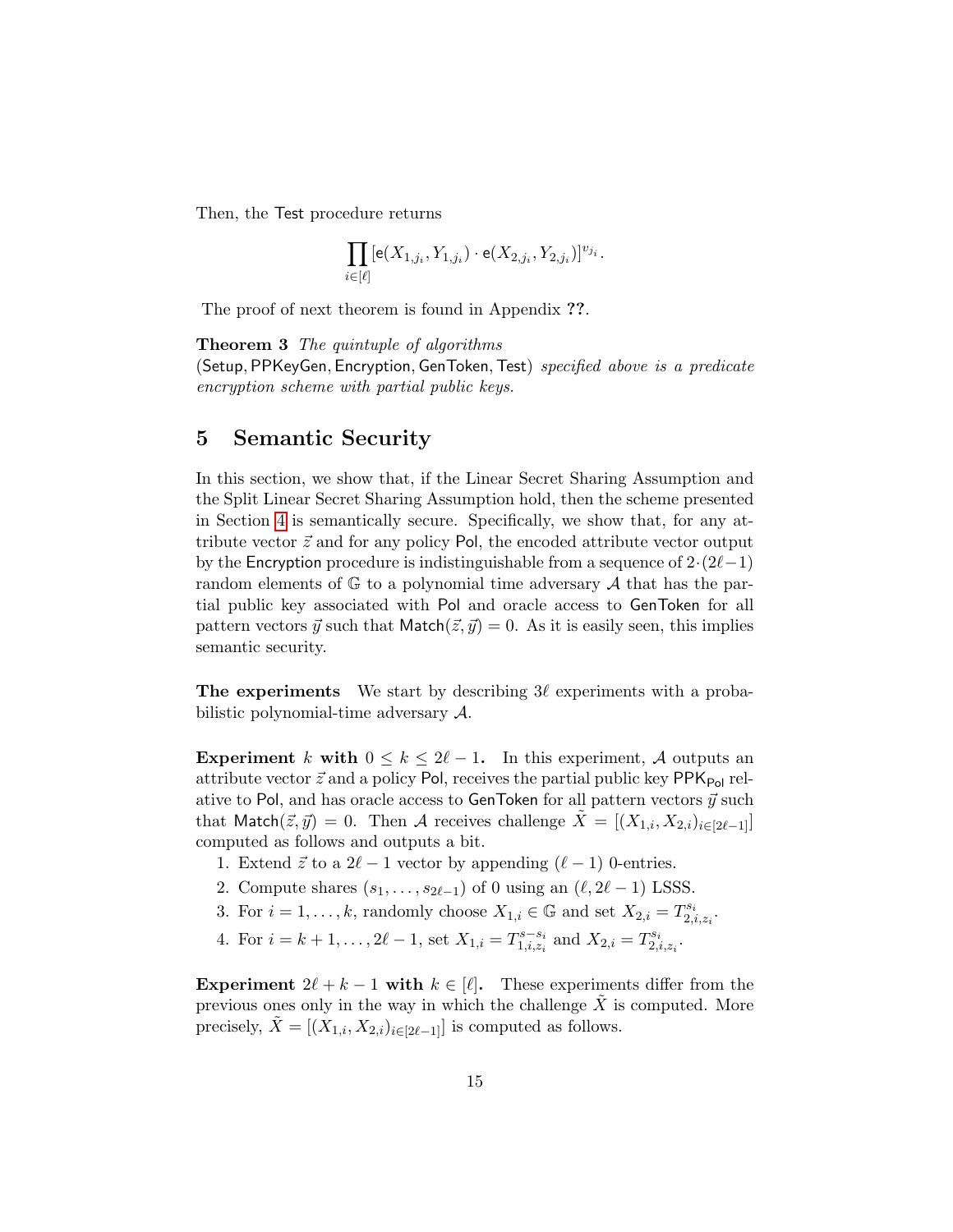- 1. Extend  $\vec{z}$  to a  $2\ell 1$  vector by appending  $(\ell 1)$  0-entries.
- 2. Compute shares  $(s_1, \ldots, s_{2\ell-1})$  of 0 using an  $(\ell, 2\ell 1)$  LSSS.
- 3. For  $i = 1, \ldots, k$  randomly choose  $X_{1,i}, X_{2,i} \in \mathbb{G}$ .
- 4. For  $i = k+1, \ldots, 2\ell-1$  randomly choose  $X_{1,i} \in \mathbb{G}$  and set  $X_{2,i} = T_{2,i}^{s_i}$ 1 $\scriptstyle{{}^{13}i}_{2,i,z_i}.$

Clearly, in Experiment 0, vector  $\tilde{X}$  is a well-formed encryption of  $\tilde{z}$  whereas in Experiment  $3\ell-1$  vector  $\tilde{X}$  consists instead of randomly chosen elements from  $\mathbb{G}$ . We denote by  $p_k^{\mathcal{A}}$  the probability that  $\mathcal A$  outputs 1 when playing Experiment  $k$ . We start by proving that, under the Split Linear Secret Sharing Assumption, the difference  $|p_k^{\mathcal{A}} - p_{k-1}^{\mathcal{A}}|$  is negligible, for  $k \in [2\ell - 1]$ .

Due to space limit, some proofs are omitted and they can be found in the full version of this paper [\[BIP10\]](#page-26-4).

#### <span id="page-15-0"></span>Indistiguishability of the first  $2\ell - 1$  experiments.

Lemma 1 Assume the Split Linear Secret Sharing Assumption. Then, for  $k \in [2\ell - 1],$  it holds that  $|p_k^{\mathcal{A}} - p_{k-1}^{\mathcal{A}}|$  is negligible for all probabilistic polynomial-time adversaries A.

Proof. Assume, for sake of contradiction, that there exist a probabilistic polynomial-time  $A$  and an index  $k$  for which the lemma does not hold. We construct a successful adversary  $\beta$  for experiment SplitLSSExp.  $\beta$  receives instance  $[\mathcal{I}, j, (U_i)_{i \in [2\ell-1]}, (V_i)_{i \in [2\ell-1]},(A_i)_{i \in [2\ell-1]},(S_i)_{i \in [2\ell-1]\setminus\{j\}}, W, \hat{U}, Z]$  of the SplitLSS assumption from the challenger with  $t = \ell$ . We denote by  $(a_1, \ldots, a_{2\ell-1})$  the shares of 0 associated with the instance and by u and w the secret exponents used by the challenger to compute the  $S_i$ 's and W.

If  $j \neq k$  then B outputs a random bit. Otherwise, B executes the instructions specified below. As we shall see, these instructions will have the effect that, depending on whether  $Z = W^{u-a_j}$  or Z is random in G, B simulates Experiment  $k-1$  or Experiment k for A and A's guess (which is assumed to be significatly better than random) is used by  $\beta$  to break the Split Linear Secret Sharing Assumption. It is not difficult to see that if  $|p^{\mathcal{A}}_k-p^{\mathcal{A}}_{k-1}|\geq 1/\mathsf{poly}(n)$  then  $\mathcal B$  has probability at least  $1/2+1/(2\cdot\ell\cdot\mathsf{poly}(n))$ of winning experiment SplitLSSExp.

 $\beta$  starts by running A and receives  $\vec{z}$  and Pol. For sake of ease of exposition we assume that  $\vec{z} = 0^{\ell}$ . It is straightforward to adapt the proof for general  $\vec{z}$ .

**Key-generation Phase.** For  $i \in [2\ell-1]$ ,  $\mathcal{B}$  picks random  $t'_{1,i,0}, t'_{1,i,1}, t'_{2,i,0}, t'_{2,i,1} \in$  $\mathbb{Z}_p$ . For  $i \in [2\ell - 1] \setminus \{k\}, \ \mathcal{B} \text{ sets } T_{1,i,0} = U_i^{t'_{1,i,0}}, \quad T_{1,i,1} = g^{t'_{1,i,1}}, \quad T_{2,i,0} = 0$  $g^{t'_{2,i,0}}$  and  $T_{2,i,1} = g^{t'_{2,i,1}}$ .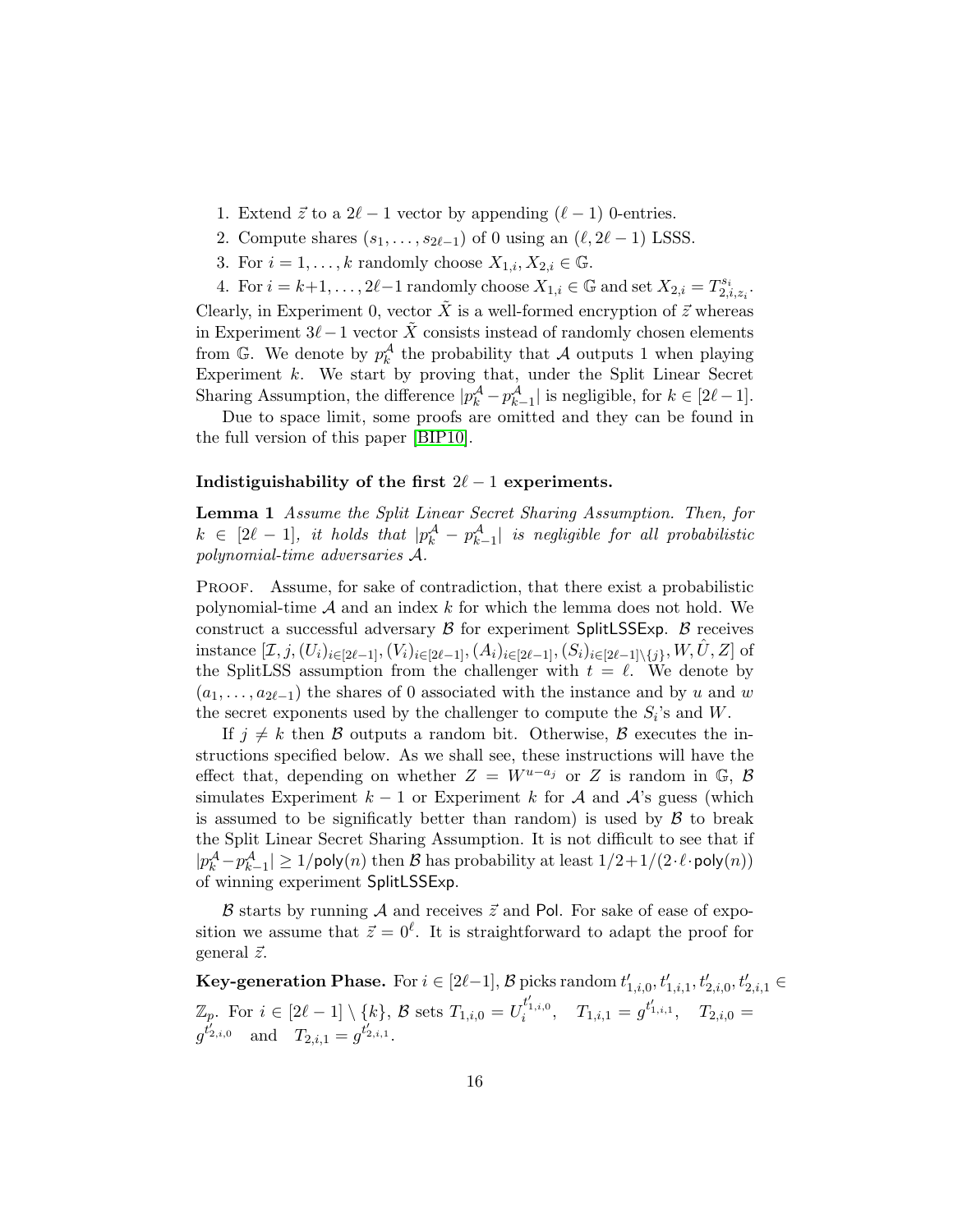Finally, B sets  $T_{1,k,0} = W^{t'_{1,k,0}}, T_{1,k,1} = g^{t'_{1,k,1}}, T_{2,k,0} = U_k^{t'_{2,k,0}},$  and  $T_{2,k,1} =$  $g^{t'_{2,k,1}}$ . Notice that, for  $i \in [2\ell-1] \setminus \{k\}$ , the above settings implicitly define  $t_{1,i,0} = u_i t'_{1,i,0}, \quad t_{1,i,1} = t'_{1,i,1}, \quad t_{2,i,0} = t'_{2,i,0} \quad \text{and} \quad t_{2,i,1} = t'_{2,i,1} \text{ and}$  $t_{1,k,0} = wt'_{1,k,0}, \t\hat{t}_{1,k,1} = t'_{1,k,1}, \t t_{2,k,0} = u_k t'_{2,k,0} \text{ and } t_{2,k,1} = t'_{2,k,1}.$  In turn, these values implictly define the values  $\bar{T}_{1,i,0}, \bar{T}_{1,i,1}, \bar{T}_{2,i,0},$  and  $\bar{T}_{2,i,1}$  for  $i \in [2\ell-1]$ . Therefore, after this step, secret key  $SK = (\mathcal{I}, (K_i, \bar{K}_i)_{i \in [2\ell-1]})$  is implicitly defined. It is immediate to see that SK has the same distribution as a secret key given in output by Setup.

**Computing PPK**<sub>Pol</sub>. B computes the partial public key PPK<sub>Pol</sub> for policy Pol and gives it to  $A$ . We stress that the partial public key depends only on the values  $T_{1,i,0}, T_{1,i,1}, T_{2,i,0}, T_{2,i,1}$  that are known to  $\beta$ .

Answering GenToken Queries. We now describe how  $\beta$  answers  $\mathcal{A}$ 's queries to the oracle GenToken for vectors  $\vec{y} \in \{0, 1, \star\}^{\ell}$ .  $\mathcal B$  extends  $\vec{y}$  to a vector of  $(2\ell - 1)$  entries by appending 0-entries and  $\star$ -entries so that the resulting vector has exactly  $(\ell - 1) \star$ -entries and exactly  $\ell$  entries in  $\{0, 1\}.$ With a slight abuse of notation, we call  $\vec{y}$  the extended vector and denote by  $S_{\vec{y}}$  the set of indices i for which  $y_i \in \{0,1\}$ . Notice that by construction  $|S_{\vec{y}}| = \ell$ . Let  $h \in [2\ell - 1]$  be such that  $y_h = 1$ . If no such h exists then Match( $(\vec{z}, \vec{y}) = 1$  and B returns  $\perp$ . Otherwise, B computes token  $T_{\vec{y}}$  in the following way.

B starts by picking a random  $t \in \mathbb{Z}_p$ . Then, for  $i \in S_{\vec{u}} \setminus \{h, k\}$ , B picks random  $t_i \in \mathbb{Z}_p$  and sets

$$
Y_{1,i} = \begin{cases} g^{t_i/t'_{1,i,0}}_{1,i}, & \text{if } y_i = 0; \\ U_i^{t_i/t'_{1,i,1}}, & \text{if } y_i = 1; \end{cases} \quad \text{and} \quad Y_{2,i} = U_k^{t/t'_{2,i,y_i}} \cdot U_i^{-t_i/t'_{2,i,y_i}}.
$$

Simple algebraic manipulations show that, by the above settings, we have that, for  $i \in S_{\vec{y}} \setminus \{h, k\},\$ 

$$
Y_{1,i} = \overline{T}_{1,i,y_i}^{r_i}
$$
 and  $Y_{2,i} = \overline{T}_{2,i,y_i}^{r-r_i}$ 

for  $r_i = t_i \cdot u_i$  and  $r = t \cdot u_k$ . We remark that  $\beta$  does not know r and the  $r_i$ 's and that r and the  $r_i$ 's are randomly chosen from  $\mathbb{Z}_p$ .

Furthermore, if  $k \in S_{\vec{y}}$ ,  $\beta$  picks random  $t_k \in \mathbb{Z}_p$  and sets

$$
Y_{1,k} = \begin{cases} U_k^{t_k/t'_{1,k,0}}, & \text{if } y_k = 0; \\ \hat{U}^{t_k/t'_{1,k,1}}, & \text{if } y_k = 1; \end{cases} \quad \text{and} \quad Y_{2,k} = \begin{cases} g^{t/t'_{2,k,0}} \cdot W^{-t_k/t'_{2,k,0}}, & \text{if } y_k = 0; \\ U_k^{t/t'_{2,k,1}} \cdot \hat{U}^{-t_k/t'_{2,k,1}}, & \text{if } y_k = 1. \end{cases}
$$

As before, we can see that

$$
Y_{1,k} = \bar{T}_{1,k,y_k}^{r_k}
$$
 and  $Y_{2,k} = \bar{T}_{2,k,y_k}^{r-r_k}$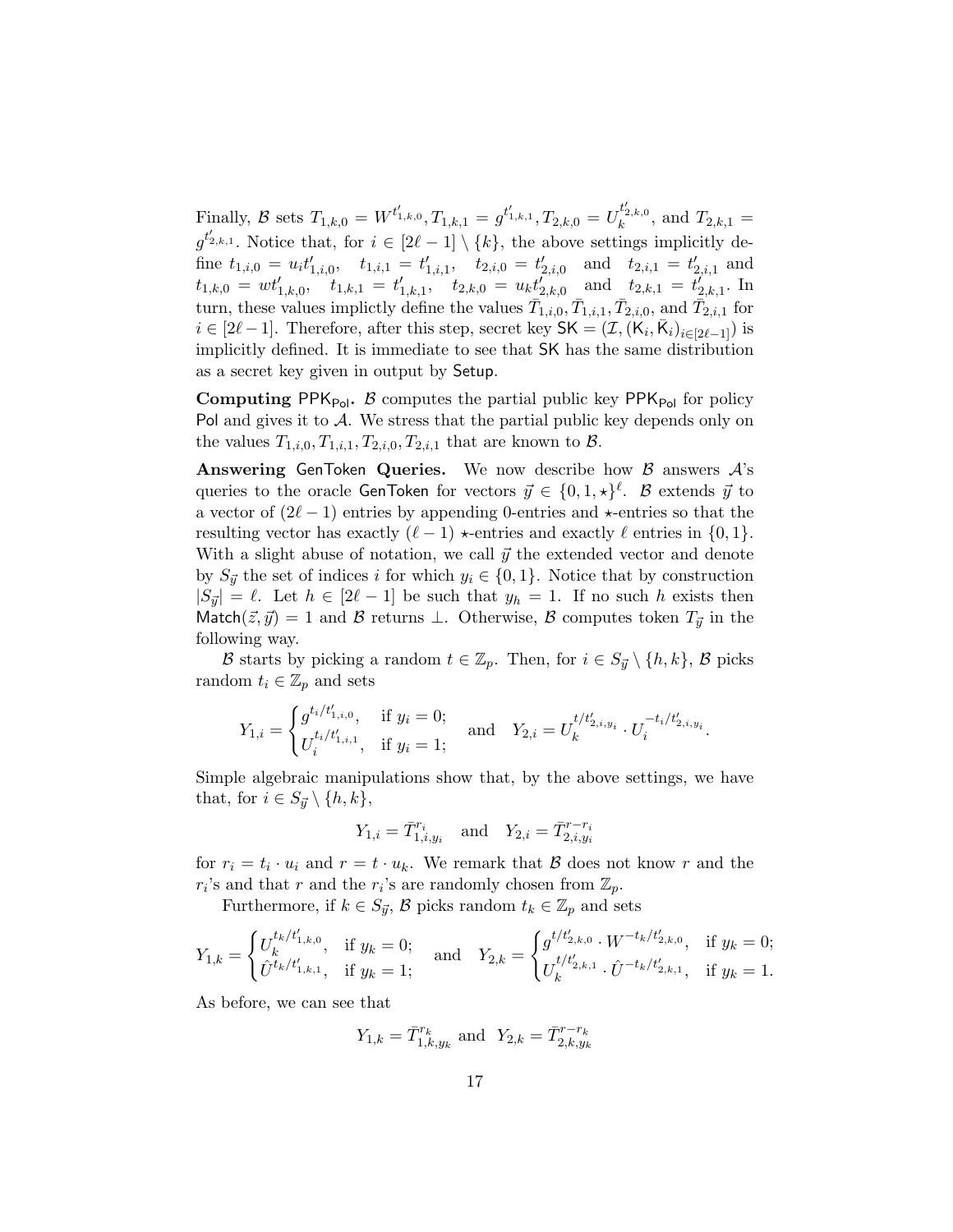for  $r_k = w \cdot t_k \cdot u_k$  and  $r = t \cdot u_k$ . Also we observe that  $r_k$  is randomly distributed in  $\mathbb{Z}_p$ .

Finally, we are left with computing  $Y_{1,h}$  and  $Y_{2,h}$ . We observe that our construction dictates that

<span id="page-17-0"></span>
$$
Y_{1,h} = \bar{T}_{1,h,1}^{r_h} \qquad \text{and} \qquad Y_{2,h} = \bar{T}_{2,h,1}^{r-r_h} \tag{1}
$$

for  $r_h$  such that the sequence of  $(r_i)_{i \in S_{\vec{y}}}$  is a sequence of  $\ell$  shares of 0 with respect to the underlying  $(\ell, 2\ell - 1)$  LSSS. For the linearity of the secret sharing scheme, there exist publicly-known reconstructing coefficients  $\alpha_i$ such that

$$
r_h = -\frac{1}{\alpha_h} \sum_{i:S_{\vec{y}}\backslash\{h\}} \alpha_i r_i.
$$

We stress that the  $\alpha_i$ 's only depend on the set  $S_{\vec{y}}$ . Thus, if  $k \in S_{\vec{y}}$ ,  $\beta$  sets

$$
Y_{1,h} = \hat{U}^{-\alpha_k/\alpha_h \cdot t_k/t_{1,h,1}'} \prod_{i \in S_{\vec{y}} \backslash \{h,k\}} U_i^{-\alpha_i/\alpha_h \cdot t_i/t_{1,h,1}'}
$$

and

$$
Y_{2,h} = U_k^{t/t'_{2,h,1}} \cdot \hat{U}^{-\alpha_k/\alpha_h \cdot t_k/t'_{2,h,1}} \cdot \prod_{i \in S_{\vec{y}} \backslash \{h,k\}} U_i^{-\alpha_i/\alpha_h \cdot t_i/t'_{2,h,1}}
$$

otherwise  $B$  sets

$$
Y_{1,h} = \prod_{i \in S_{\vec{y}} \backslash \{h\}} U_i^{-\alpha_i/\alpha_h \cdot t_i/t_{1,h,1}'}
$$

and

$$
Y_{2,h} = U_k^{t/t'_{2,h,1}} \cdot \prod_{i \in S_{\vec{y}} \setminus \{h\}} U_i^{-\alpha_i/\alpha_h \cdot t_i/t'_{2,h,1}}
$$

Simple algebraic manipulations show that, in both cases,  $Y_{1,h}$  and  $Y_{2,h}$  satisfy Equation [\(1\)](#page-17-0).

We can thus conclude that the replies computed by  $\beta$  for  $\mathcal{A}$ 's GenToken queries are correctly computed.

**Challenge construction.** When  $\beta$  is asked to provide encrypted attribute vector for  $\vec{z}$ , B constructs the tuple  $\tilde{X} = [(X_{1,i}, X_{2,i})_{i \in [2\ell-1]}]$  in the following way.

- 1. For  $i = 1, ..., k 1$ ,: B chooses random  $X_{1,i} \in \mathbb{G}$  and sets  $X_{2,i} =$  $A_i^{-t'_{2,i,0}}$ .
- 2. B sets  $X_{1,k} = Z^{t'_{1,k,0}}$  and  $X_{2,k} = V_k^{-t'_{2,k,0}}$ .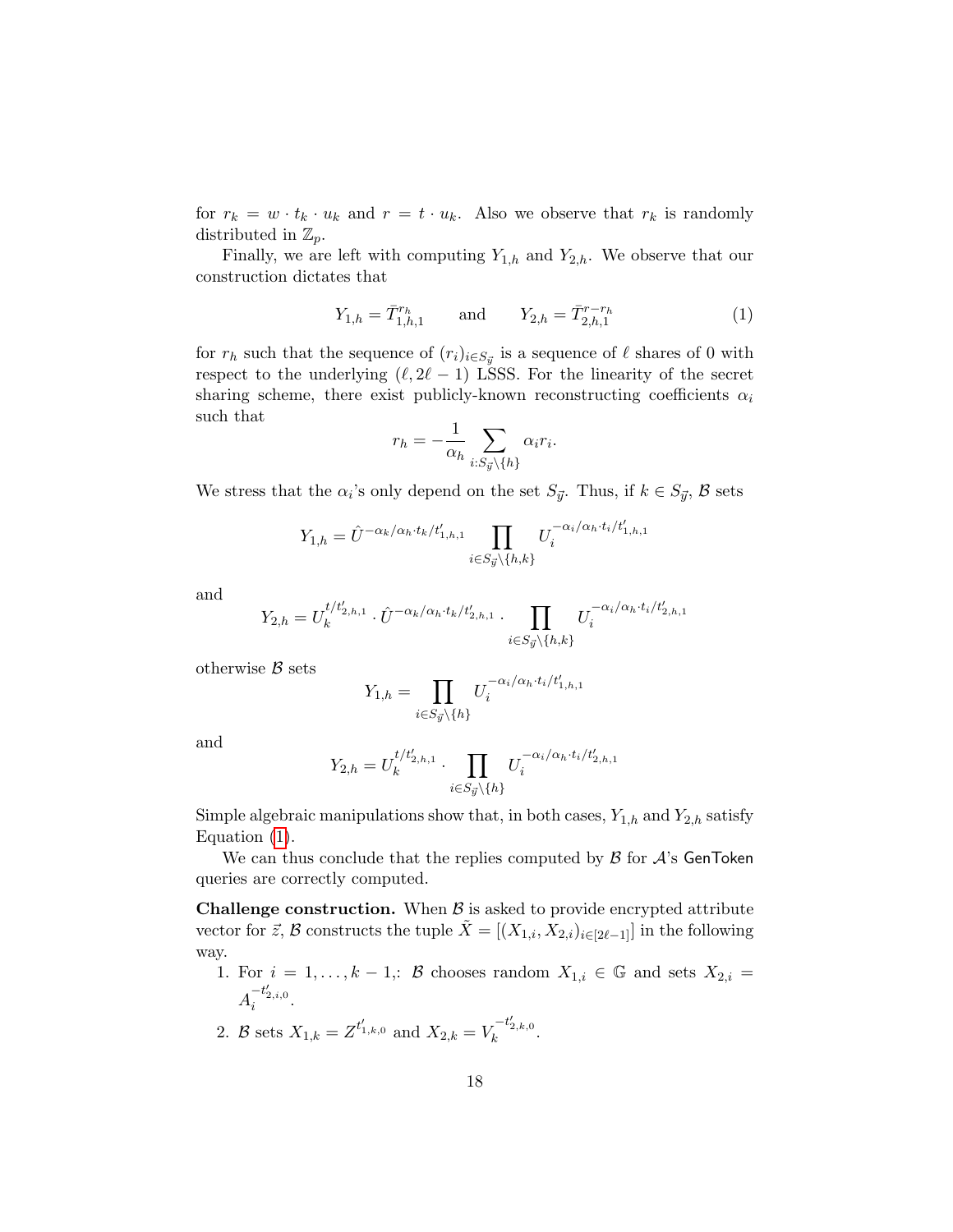3. For  $i = k + 1, ..., 2\ell - 1$ ,: B sets  $X_{1,i} = S_i^{t'_{1,i,0}} \cdot V_i^{-t'_{1,i,0}}$  and  $X_{2,i} =$  $A_i^{-t'_{2,i,0}}$ .

We have the following simple observations:

- 1. For  $i \in [2\ell 1]$ , we have that  $X_{2,i} = T_{2,i,0}^{-a_i}$ .
- 2. The sequence  $(a_1, \ldots, a_{2\ell-1})$  comprises the shares of 0 with respect to an  $(\ell, 2\ell - 1)$  LSSS (just as in Experiment k and Experiment  $k - 1$ ).
- 3. For  $i \in [k-1]$ ,  $X_{1,i}$  is a random element of G (just as in Experiment k and Experiment  $k-1$ ).
- 4. For  $i = k + 1, \ldots, 2\ell 1$ ,  $X_{1,i} = T_{1,i,0}^{u-a_i}$ , for a randomly chosen  $u \in \mathbb{Z}_p$ (just as in Experiment k and Experiment  $k-1$ ).
- 5. If  $Z = W^{u-a_k}$ , then  $X_{1,k} = T_{1,k,0}^{u-a_k}$  (just as in Experiment  $k-1$ ).
- 6. If Z is random in  $\mathbb{G}$ , then  $X_{1,k}$  is also random in  $\mathbb{G}$  (just as in Experiment  $k$ ).

By the above observations, we have that if  $Z = W^{u-a_k}$ , then the view of  $A$  in the interaction with  $B$  is exactly the same as the view of  $A$  in Experiment  $k - 1$ ; on the other hand, if Z is random in  $\mathbb{G}$  then the view of  $A$  in the interaction with  $B$  is exactly the same as the view of  $A$  in Experiment k. The lemma then follows.  $\Box$ 

#### <span id="page-18-0"></span>Indistiguishability of the last  $\ell$  experiments.

**Lemma 2** Assume the Linear Secret Sharing Assumption. Then, for  $k \in \mathbb{R}$ [ $\ell$ ], it holds that  $|p^{\mathcal{A}}_{2\ell+k-2}-p^{\mathcal{A}}_{2\ell+k-1}|$  is negligible for all probabilistic polynomialtime adversaries A.

PROOF. Assume, for sake of contradiction, that there exist a probabilistic polynomial-time  $A$  and an index k for which the lemma does not hold. We construct a successful adversary  $\beta$  for experiment LSSExp.  $\beta$  receives instance  $[\mathcal{I}, j, (U_i)_{i \in [2\ell-1]}, (V_i)_{i \in [2\ell-1] \setminus \{j\}}, Z]$  of the LSS assumption from the challenger with  $t = \ell$ . We denote by  $(a_1, \ldots, a_{2\ell-1})$  the shares of 0 associated with the instance.

If  $j \neq k$  then B outputs a random bit. Otherwise, B executes the instructions specified below. As we shall see, these instruction will have the effect that, depending on whether  $Z = U_j^{a_j}$  $j^{a_j}$  or Z is random in G, B simulates Experiment  $k-1$  or Experiment k for  $\overrightarrow{A}$ . A's guess is then output by  $\mathcal{B}$ . It is not difficult to see that, if  $|p_k^{\mathcal{A}} - p_{k-1}^{\mathcal{A}}| \ge 1/\text{poly}(n)$  then  $\mathcal B$  has probability at least  $1/2 + 1/(2 \cdot \ell \cdot \text{poly}(n))$  of winning experiment LSSExp.

We next describe  $\mathcal{B}$ 's instruction for the case  $j = k$ .  $\mathcal{B}$  starts by running A and receives  $\vec{z}$  and Pol. For sake of ease of exposition we assume that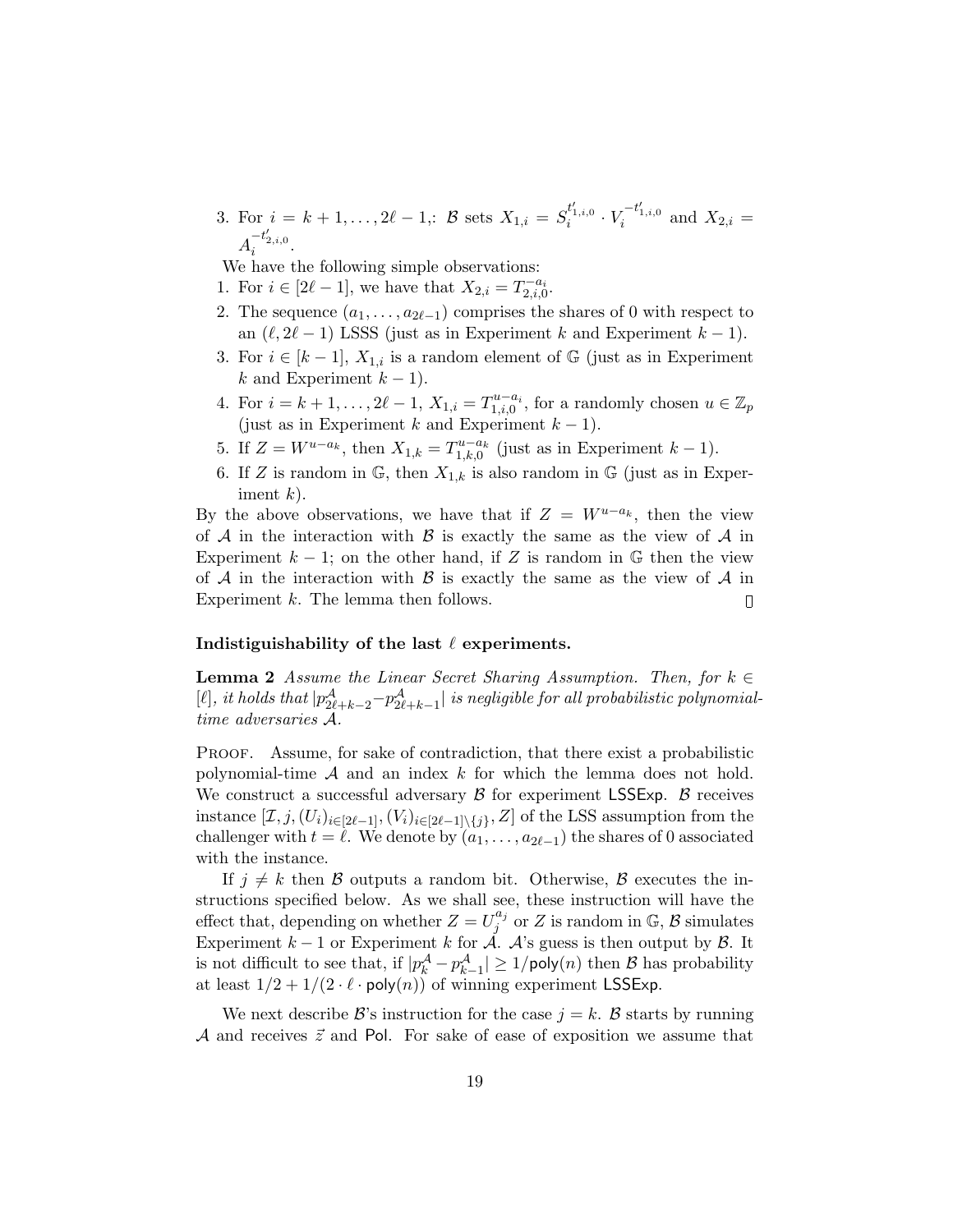$\vec{z} = 0^{\ell}$ . It is straightforward to adapt the proof for general  $\vec{z}$ .

**Key-generation Phase.** For  $i \in [2\ell-1]$ ,  $\mathcal{B}$  picks random  $t'_{1,i,0}, t'_{1,i,1}, t'_{2,i,0}, t'_{2,i,1} \in$  $\mathbb{Z}_p$  and sets  $T_{1,i,0} = g^{t'_{1,i,0}}, T_{1,i,1} = g^{t'_{1,i,1}}, T_{2,i,0} = U_i^{t'_{2,i,0}}$  and  $T_{2,i,1} = g^{t'_{2,i,1}}.$ Notice that, for  $i \in [2\ell - 1]$ , such a settings implicitly define  $t_{1,i,0} =$  $t'_{1,i,0}, t_{1,i,1} = t'_{1,i,1}, t_{2,i,0} = u_i t'_{2,i,0}, \text{ and } t_{2,i,1} = t'_{2,i,1}.$  which in turn define the values  $\bar{T}_{1,i,0}, \bar{T}_{1,i,1}, \bar{T}_{2,i,0}$  and  $\bar{T}_{2,i,1}$ . Therefore, after this step, secret key  $\mathsf{SK} = (\mathcal{I}, (\mathsf{K}_i, \overline{\mathsf{K}}_i)_{i \in [2\ell-1]})$  is implicitly defined. It is immediate to see that SK has the same distribution as a secret key given in output by Setup.

**Computing PPK**<sub>Pol</sub>. B computes the partial public key PPK<sub>Pol</sub> for policy Pol and gives it to  $A$ . We stress that the partial public key depends only from the values  $T_{1,i,0}, T_{1,i,1}, T_{2,i,0}, T_{2,i,1}$  which are known to  $\mathcal{B}$ .

Answering GenToken Queries. We now describe how  $\beta$  answers  $\mathcal{A}$ 's queries to the oracle GenToken for vector  $\vec{y} \in \{0, 1, \star\}^{\ell}$ .  $\mathcal B$  extends  $\vec{y}$  to a vector of  $(2\ell - 1)$  entries by appending 0-entries and  $\star$ -entries so that the resulting vector has exactly  $(\ell - 1) \star$ -entries and exactly  $\ell$  entries in {0, 1}. With a slight abuse of notation, we call  $\vec{y}$  the extended vector and denote by  $S_{\vec{y}}$  the set of indices i for which  $y_i \in \{0,1\}$ . Notice that  $|S_{\vec{y}}| = \ell$ . Let  $h \in [2\ell - 1]$  be such that  $y_h = 1$ . If no such h exists then Match $(\vec{z}, \vec{y}) = 1$ and B returns  $\perp$ . Otherwise, B computes token  $T_{\vec{y}}$  is the following way.

B starts by picking a random  $t \in \mathbb{Z}_p$ . Then, for  $i \in S_{\vec{u}} \setminus \{h\}$ , B picks random  $t_i \in \mathbb{Z}_p$  and sets

$$
Y_{1,i} = g^{t/t'_{1,i,y_i}} \cdot U_i^{-t_i/t'_{1,i,y_i}} \qquad \text{and} \qquad Y_{2,i} = \begin{cases} g^{t_i/t'_{2,i,0}}_i, & \text{if } y_i = 0; \\ U_i^{t_i/t'_{2,i,1}}, & \text{if } y_i = 1; \end{cases}
$$

Simple algebraic manipulations show that, for  $i \in S_{\vec{y}} \setminus \{h\}$ ,  $Y_{1,i} = \overline{T}_{1,i,y_i}^{r_i}$  and  $Y_{2,i} =$  $\bar{T}_{2,i,y_i}^{r-r_i}$  for  $r = t$  and  $r_i = t - t_i \cdot u_i$ . We remark that  $\beta$  does not know the  $r_i$ 's and that r and the  $r_i$ 's are randomly chosen from  $\mathbb{Z}_p$ .

Finally, B is left with computing  $Y_{1,h}$  and  $Y_{2,h}$ . We observe that our construction dictates that

<span id="page-19-0"></span>
$$
Y_{1,h} = \bar{T}_{1,h,1}^{r_h} \text{ and } Y_{2,h} = \bar{T}_{2,h,1}^{r-r_h}
$$
\n(2)

for  $r_h$  such that the sequence of  $(r_i)_{i \in S_{\vec{y}}}$  is a sequence of  $\ell$  shares of 0 with respect to the underlying  $(\ell, 2\ell - 1)$  LSSS. For the linearity of the secret sharing scheme, there exist publicly-known reconstructing coefficients  $\alpha_i$ such that

$$
r_h = -\frac{1}{\alpha_h} \sum_{i \in S_{\vec{y}} \setminus \{h\}} \alpha_i r_i.
$$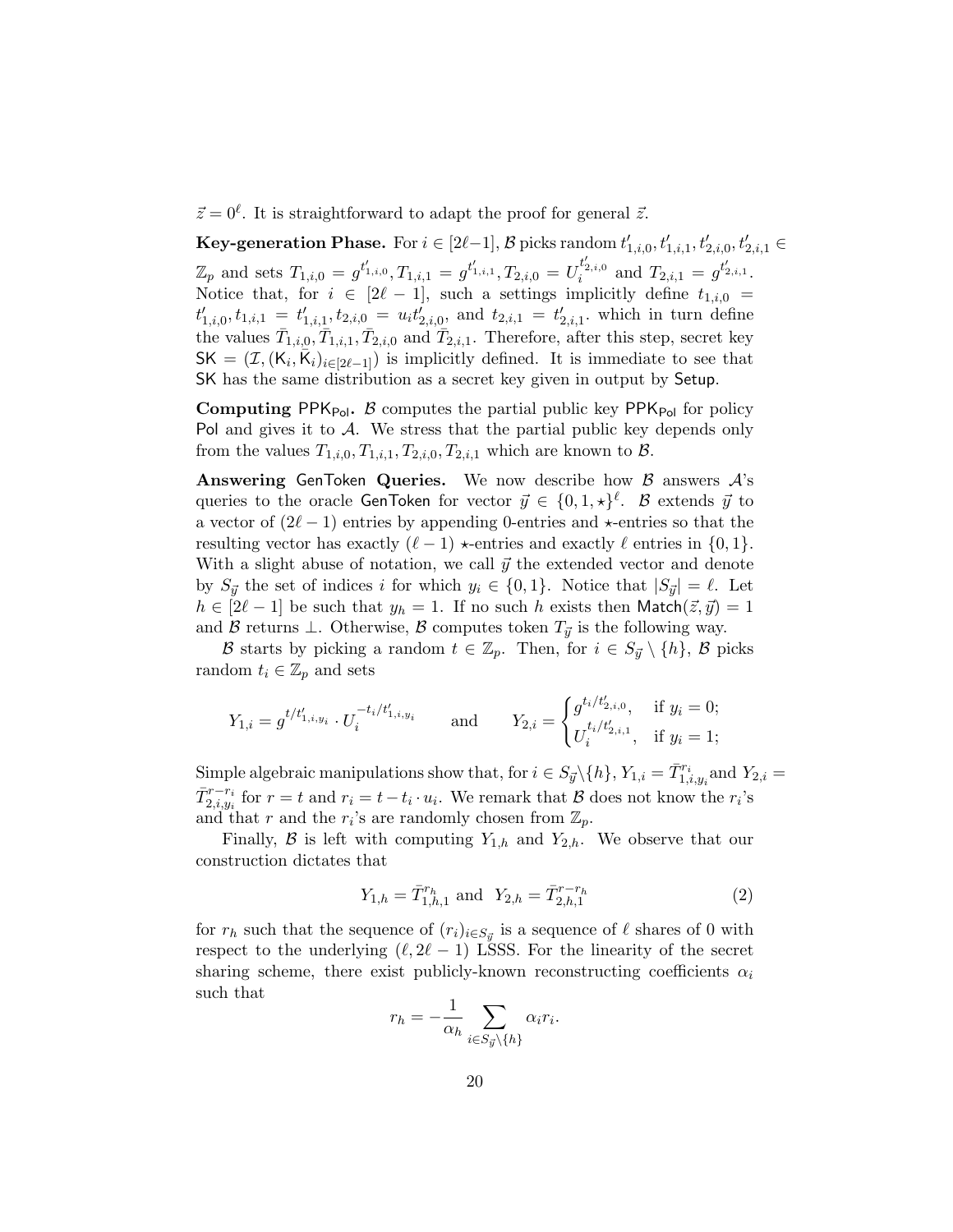We stress that the  $\alpha_i$ 's only depend on the set  $\mathcal{S}_y$ . Thus  $\mathcal B$  sets

$$
Y_{1,h} = g^{-\alpha_i/\alpha_h \cdot t/t'_{1,h,1}} \cdot \prod_{i \in S_y \setminus \{h\}} U_i^{-\alpha_i/\alpha_h \cdot t_i/t'_{1,h,1}} \quad \text{and} \quad Y_{2,h} = \prod_{i \in S_y \setminus \{h\}} U_i^{-\alpha_i/\alpha_h \cdot t_i/t'_{2,h,1}}
$$

.

Simple algebraic manipulation shows that by above settings  $Y_{1,h}$  and  $Y_{2,h}$ satisfy Equation [\(2\)](#page-19-0).

We can thus conclude that the replies computed by  $\beta$  for  $\mathcal{A}$ 's GenToken queries are correctly computed.

**Challenge construction.** When  $\beta$  is asked to provide encrypted attribute vector for  $\vec{z}$ , B constructs the tuple  $\tilde{X} = [(X_{1,i}, X_{2,i})_{i \in [2\ell-1]}]$  in the following way.

- 1. For  $i = 1, \ldots, k 1$ :  $\beta$  chooses random  $X_{1,i}, X_{2,i} \in \mathbb{G}$ .
- 2. B chooses random  $X_{1,k} \in \mathbb{G}$  and sets  $X_{2,k} = Z^{-t'_{2,k,0}}$ .
- 3. For  $i = k + 1, \ldots, 2\ell 1$ : B chooses random  $X_{1,i} \in \mathbb{G}$  and sets  $X_{2,i} =$  $V_i^{-t'_{2,i,0}}$ .

We have the following simple observations.

- 1. For  $i \in [2\ell 1], X_{1,i}$  is a random element of G (just as in Experiment  $2\ell + k - 1$  and in Experiment  $2\ell + k - 2$ .
- 2. For  $i \in [k-1]$ ,  $X_{2,i}$  is random element of G (just as in Experiment  $2\ell$ +  $k - 1$  and in Experiment  $2\ell + k - 2$ .
- 3. For  $i = k + 1, \ldots, 2\ell 1, X_{2,i} = V_i^{-t'_{2,i,0}} = U_i^{-a_i t'_{2,i,0}} = T_{2,i,0}^{-a_i}$
- 4. The sequence  $(a_1, \ldots, a_{2\ell-1})$  comprises the shares of 0 with respect to an  $(\ell, 2\ell - 1)$  LSSS (just as in Experiment  $2\ell + k - 1$  and in Experiment  $2\ell + k - 2$ ).
- 5. If  $Z = U_k^{a_k}$ , then  $X_{2,k} = T_{2,k}^{a_k}$  (just as in Experiment  $2\ell + k 2$ ).
- 6. If Z is random in  $\mathbb{G}$ , then  $X_{2,k}$  is also random (just as in Experiment  $2\ell + k - 1$ ).

Therefore, if  $Z = U_k^{a_k}$ , then the view of A in the interaction with B is exactly the same as the view of A in Experiment  $2\ell + k - 2$ ; on the other hand, if Z is random in  $\mathbb{G}$ , then the view of A in the interaction with  $\beta$  is exactly the same as the view of A in Experiment  $2\ell + k - 1$ . The lemma then follows.  $\Box$ 

Lemma [1](#page-15-0) and Lemma [2](#page-18-0) imply the following theorem.

Theorem 4 Assume LSS and SplitLSS. Then, predicate encryption scheme with partial public keys (Setup, PPKeyGen, Encryption, GenToken, Test) is semantically secure.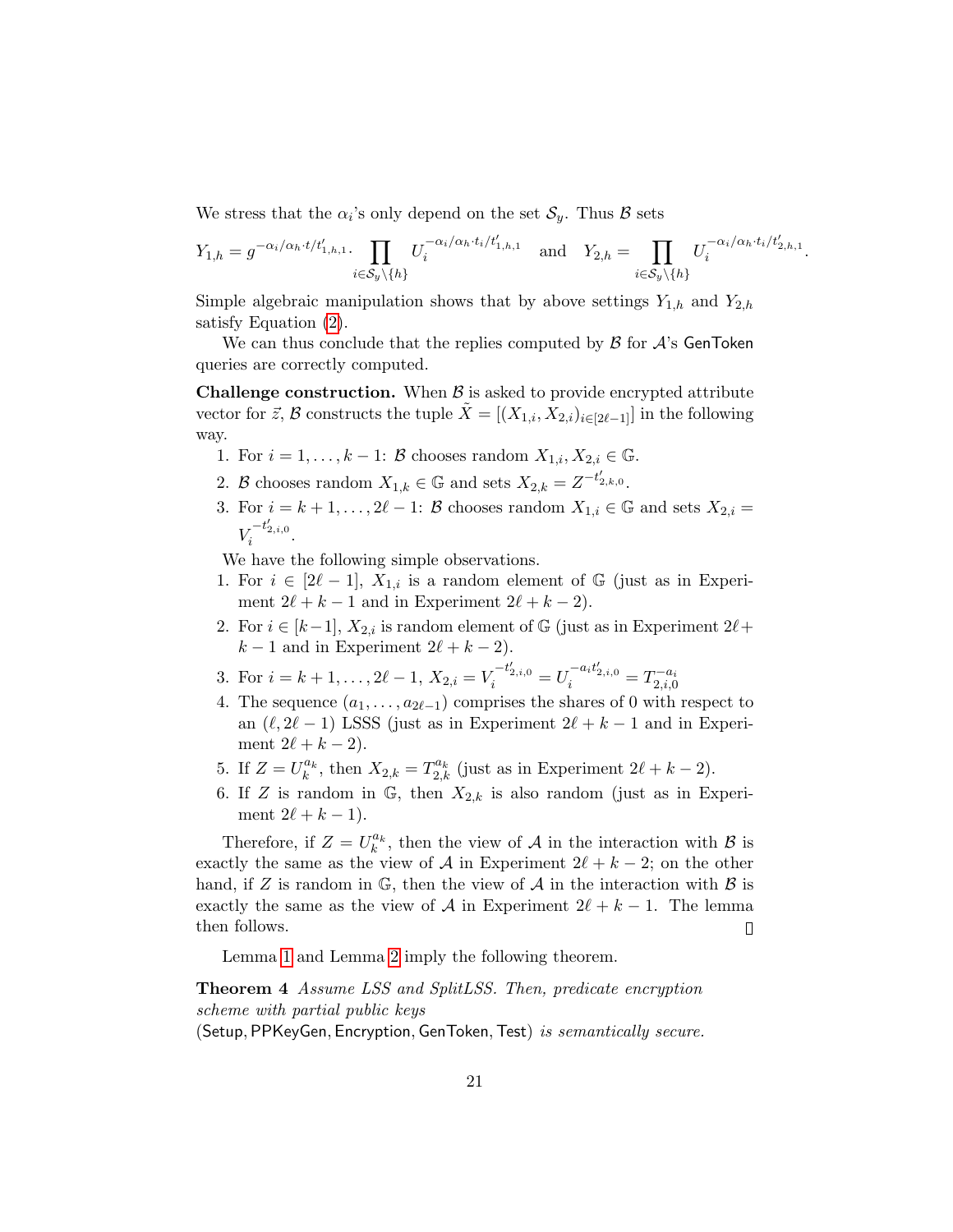## 6 Token Security

In this section, we show that, if the F-Linear Secret Sharing Assumption and the F-Split Linear Secret Sharing Assumption hold, the scheme presented in Section [4](#page-12-0) is token secure. Specifically, let  $\vec{z}$  be a pattern and Pol a policy such that  $\mathbb{X}_{\text{Pol}}$  does not contain any attribute vector  $\vec{x}$  such that Match $(\vec{x}, \vec{z}) = 1$ . Then we show that no probabilistic polynomial-time adversary  $A$  that has oracle access to GenToken and the public key relative to Pol can distinguish a well formed token for pattern  $\vec{z}$  from a sequence of random elements of  $\mathbb{G}$ . It is straightforward to see that this implies token security.

The experiments We start by describing  $4\ell$  experiments with a probabilistic polynomial-time adversary A.

Experiment j with  $0 \leq j \leq 2\ell - 1$ . In this experiment, A outputs a pattern  $\vec{z} \in \{0, 1, \star\}^{\ell}$  and a policy Pol, receives the partial public key PPK<sub>Pol</sub> relative to Pol and has oracle access to GenToken for all pattern vectors  $\vec{y}$ . If there exists an attribute vector  $\vec{x} \in \mathbb{X}_{\text{Pol}}$  such that  $\text{Match}(\vec{x}, \vec{z}) = 1$  then, A receives  $\perp$ ; otherwise, A receives challenge  $T_{\vec{z}}$  computed as follows. In both cases  $A$  outputs a bit.

- 1. Let h be the number of non- $\star$  entries of  $\vec{z}$ . Extend  $\vec{z}$  to a vector with  $(2\ell - 1)$  entries by appending  $(\ell - h)$  0-entries and  $(h - 1) \star$ -entries. With a slight abuse of notation, we call  $\vec{z}$  the extended vector and denote by  $S_{\vec{z}}$  the set of indices i such that  $z_i \in \{0,1\}$ . Notice that  $|S_{\vec{z}}| = \ell.$
- 2. Choose random  $r \in \mathbb{Z}_p$  and compute shares  $(r_1, \ldots, r_{2\ell-1})$  of 0 using an  $(\ell, 2\ell - 1)$  LSSS.
- 3. For  $i \in S_{\vec{z}}$  and  $i \leq j$ , set  $Y_{1,i} = g^{r_i/t_{1,i,z_i}}$  and  $Y_{2,i} = g^{(r-r_i)/t_{2,i,z_i}}$ .
- 4. For  $i \in S_{\vec{z}}$  and  $i > j$ , set  $Y_{1,i} = g^{r_i/t_{1,i,z_i}}$  and choose random  $Y_{2,i} \in \mathbb{G}$ . 5. Set  $T_{\vec{z}} = [S_{\vec{z}}, (Y_{1,i}, Y_{2,i})_{i \in S_{\vec{z}}}].$

Experiment j with  $2\ell \leq j \leq 4\ell - 1$ . The experiments differ from the previous ones only in the way the challenge  $T_{\vec{z}}$  is computed. More precisely, the challenge  $T_{\vec{z}}$  is computed as follows.

1. Let h be the number of non- $\star$  entries of  $\vec{z}$ . Extend  $\vec{z}$  to a vector with  $(2\ell - 1)$  entries by appending  $(\ell - h)$  0-entries and  $(h - 1) \star$ -entries. With a slight abuse of notation, we call  $\vec{z}$  the extended vector and denote by  $S_{\vec{z}}$  the set of indices i such that  $z_i \in \{0,1\}$ . Notice that  $|S_{\vec{z}}| = \ell.$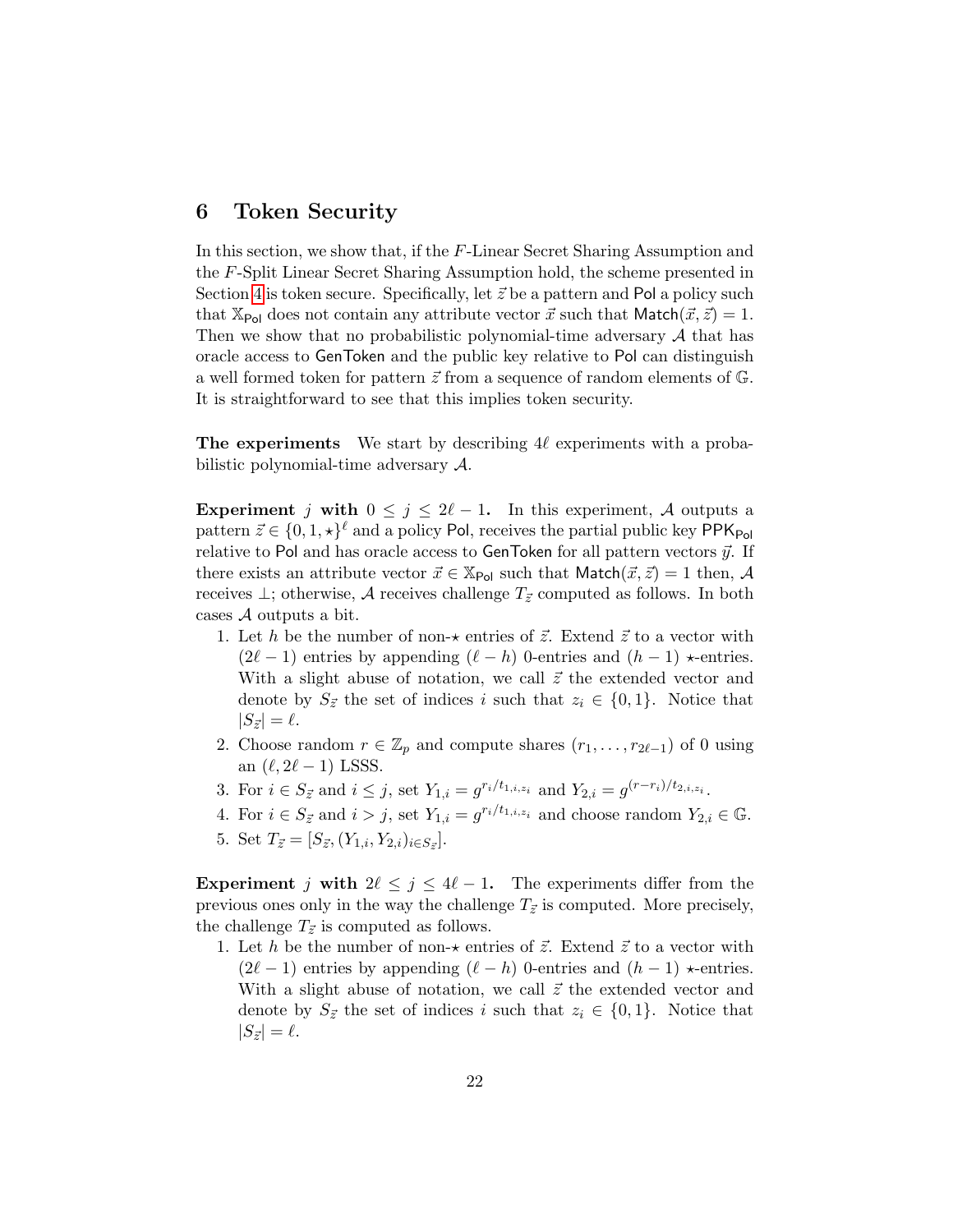- 2. Choose random  $r \in \mathbb{Z}_p$  and compute shares  $(r_1, \ldots, r_{2\ell-1})$  of 0 using an  $(\ell, 2\ell - 1)$  LSSS.
- 3. For  $i \in S_{\vec{z}}$ , set  $Y_{2,i}$  to a random element in  $\mathbb{G}$ .
- 4. For  $i \in S_{\vec{z}}$  and  $i \leq j$ , set  $Y_{1,i} = g^{r_i/t_{1,i,z_i}}$ .
- 5. For  $i \in S_{\vec{z}}$  and  $i > j$ , set  $Y_{1,i}$  to a random element in  $\mathbb{G}$ .
- 6. Set  $T_{\vec{z}} = [S_{\vec{z}}, (Y_{1,i}, Y_{2,i})_{i \in S_{\vec{z}}}].$

Clearly in Experiment 0,  $T_{\vec{z}}$  is a well formed token for pattern  $\vec{z}$  whereas in Experiment  $4\ell - 1$ ,  $T_{\vec{z}}$  consists of  $2\ell$  randomly chosen elements of G. We denote by  $p_j^{\mathcal{A}}$  the probability that  $\mathcal A$  outputs 1 when playing Experiment j. We start by proving that, under the F-Linear Secret Sharing, the difference  $|p_j^{\mathcal{A}} - p_{j-1}^{\mathcal{A}}|$  is negligible for  $j \in [2\ell - 1]$ .

#### Indistinguishability of the first  $2\ell$  experiments.

**Lemma 3** Assume F-Split Linear Secret Sharing holds. Then, for  $j \in$  $[2\ell-1]$ , it holds that  $|p_j^{\mathcal{A}}-p_{j-1}^{\mathcal{A}}|$  is negligible for all probabilistic polynomialtime adversary A.

Proof. Assume, for sake of contradiction, that there exist a probabilistic polynomial-time adversary A and  $j \in [2\ell - 1]$  for which the lemma does not hold. We construct a successful adversary  $\beta$  for experiment F-SplitLSSExp. B receives an istance

 $[\mathcal{I}, F, (U_i)_{i \in F}, (\bar{U}_i)_{i \in F \setminus \{f_1\}}, (V_i)_{i \in F}, (S_i)_{i \in F}, W, \bar{W}, Z]$ 

of the  $F$ -Split Linear Secret Sharing Assumption and runs  $A$  receiving pattern  $\vec{z} \in \{0, 1, \star\}$  and policy Pol. If there exists  $\vec{x} \in \mathbb{X}_{\text{Pol}}$  for which Match( $\vec{x}, \vec{z}$ ) = 1 then B returns  $\perp$  to A and outputs A's output. Otherwise  $\beta$  constructs token T in the following way.

B extends  $\vec{z}$  to a vector with  $(2\ell - 1)$  entries by appending 0-entries and  $\star$ -entries so that the resulting vector has exactly  $\ell$  entries in  $\{0, 1\}$ . With a slight abuse of notation, we call  $\vec{z}$  the extended vector and denote by  $S_{\vec{z}}$ the set of indices i such that  $z_i \in \{0,1\}$ . For ease of exposition, we assume that for  $i \in S_{\vec{z}}$  we have  $\vec{z}_i = 0$ . It is straightforward to adapt the proof for general  $\vec{z}$ . We denote by k an index such that  $k \in S_{\vec{z}}$  and  $0 \notin \text{Pol}_k$ . Observe that such a k exists for otherwise there would exist  $\vec{x} \in X_{\text{Pol}}$  that matches  $\vec{z}$ . We assume that  $k \neq j$  (the proof for the case  $k = j$  is simpler and is omitted). We further assume that  $S_{\vec{z}}$  coincides with  $F = \langle f_1, \ldots, f_\ell \rangle$ , that  $f_1 = k$ , and that  $f_\ell = j$ . This is without loss of generality by Theorem [2.](#page-11-1) B starts by simulating the Key-generation Phase.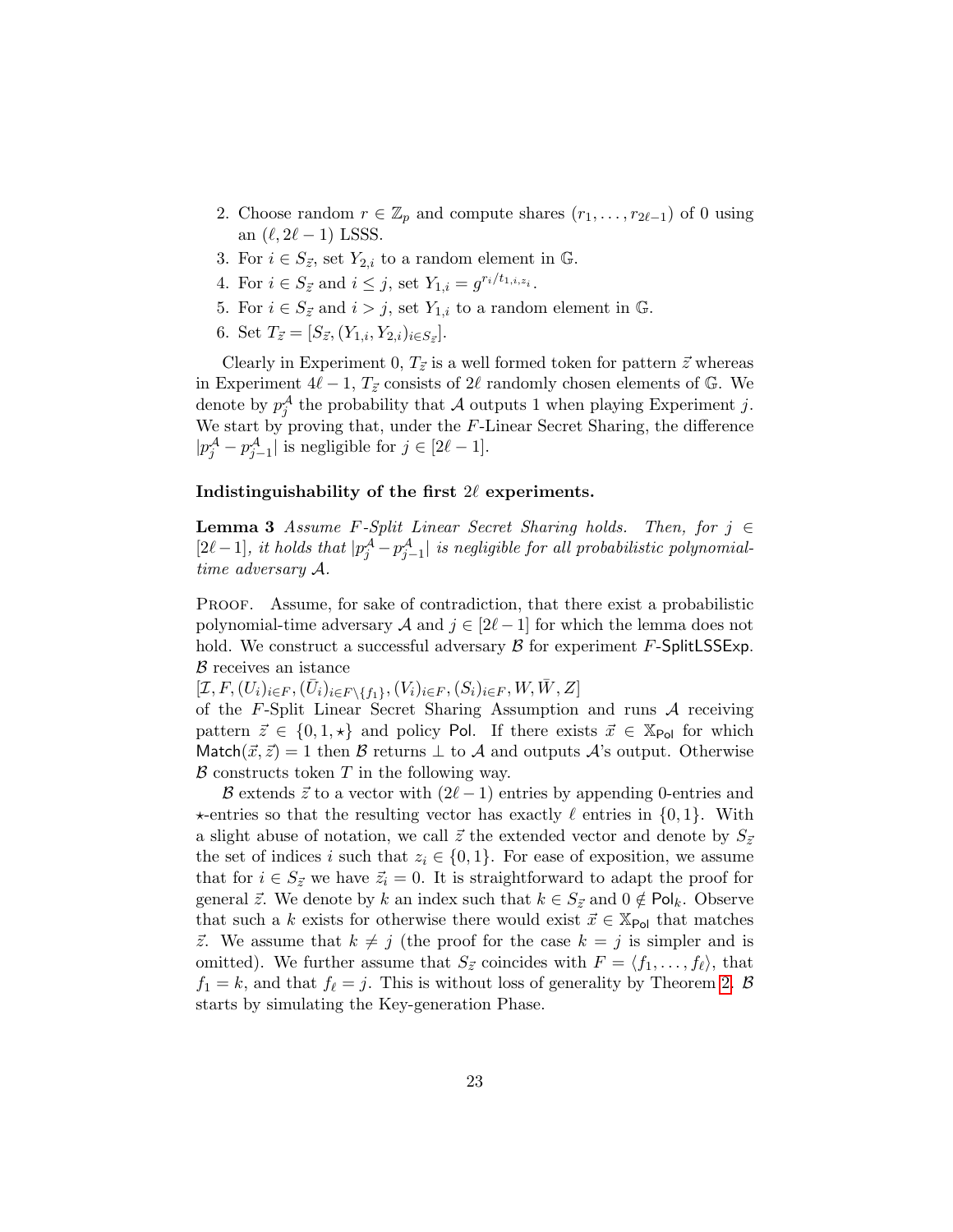$\textbf{Key-generation Phase.}$  For  $i \in [2\ell-1], \mathcal{B}$  chooses random  $t'_{1,i,0}, t'_{1,i,1}, t'_{2,i,0}, t'_{2,i,1} \in \mathcal{B}$  $\mathbb{Z}_p$ . Then, for  $i \notin S_{\vec{z}}, \mathcal{B}$  sets  $T_{1,i,0} = g^{1/t'_{1,i,0}}, T_{1,i,1} = g^{1/t'_{1,i,1}}, T_{2,i,0} = g^{1/t'_{2,i,1}}$  $g^{1/t'_{2,i,0}}, \text{and} \ T_{2,i,1} = [g^{1/t'_{2,i,1}}, \text{for} \ i \in S_{\vec{z}} \setminus \{k,j\}, \mathcal{B} \ \text{sets} \ T_{1,i,0} = \bar{U}_i^{1/t'_{1,i,0}}, T_{1,i,1} =$  $g^{1/t'_{1,i,1}}, T_{2,i,0} = {\bar{U}}_i^{1/t'_{2,i,0}}, T_{2,i,1} = g^{1/t'_{2,i,1}}, {\bar{T}}_{1,i,0} = U_i^{t'_{1,i,0}}, {\bar{T}}_{1,i,1} = g^{t'_{1,i,1}}, {\bar{T}}_{2,i,0} =$  $U_i^{t'_{2,i,0}}, \bar{T}_{2,i,1} = g^{t'_{2,i,1}}, \ \ \text{and, finally, } \mathcal{B} \ \text{sets} \ T_{1,j,0} = \bar{U}_j, T_{1,j,1} = g^{1/t'_{1,j,1}}, T_{2,j,0} =$  $\bar{W}, T_{2,j,1}\ =\ g^{1/t'_{2,j,1}}, T_{1,k,1}\ =\ g^{1/t'_{1,k,1}}, T_{2,k,1}\ =\ g^{1/t'_{2,k,1}}, \bar{T}_{1,j,0}\ =\ U_j, \bar{T}_{1,j,1}\ =\ \bar{T}_{1,j,1}.$  $g^{t'_{1,j,1}}, \bar{T}_{2,j,0}\;=\; W,\; \bar{T}_{2,j,1}\;=\; g^{t'_{2,j,1}}, \bar{T}_{1,k,0}\;=\; U^{{t'_{1,k,0}}}_k, \bar{T}_{1,k,1}\;=\; g^{t'_{1,k,1}}, \bar{T}_{2,k,0}\;=\;$  $U_k^{t'_{2,k,0}}, \bar{T}_{2,k,1} = g^{t'_{2,k,1}}.$  After this step secret key  $\mathsf{SK} = [\mathcal{I}, (\mathsf{K}_i, \bar{\mathsf{K}}_i)_{i \in [2\ell-1]}]$  is implicitly defined. It is immediate to see that SK has the same distribution as a secret key output by Setup. We stress that  $\beta$  does not completely know SK since B has not computed  $T_{1,k,0}$  and  $T_{2,k,0}$  (which however are implicitly defined by  $U_k$ ). However we observe that, since  $0 \notin \mathsf{Pol}_k$ ,  $\mathcal B$  can construct the partial public key PPK<sub>Pol</sub> for A. In addition B knows all values T and can thus answer any GenToken query.

**Challenge construction.** When B is asked to provide token  $T_{\vec{z}}$ , B constructs the token  $T_{\vec{z}} = [S_{\vec{z}}, (Y_{1,i}, Y_{2,i})_{i \in S_{\vec{z}}} ]$  as follows. The construction is deterministic and uses the randomness present in challenge; specifically,  $u$ and the  $a_i$ 's (see Steps 01 and 03 of the  $F$ -Split Linear Secret Sharing). As we shall see, the effect of the following instructions will be to construct a token in which  $r = u$  and  $r_i = a_i$ , for  $i \in [2\ell - 1]$ ,

- 1. For  $i = 1, ..., j 1$ : If  $i \in S_z$ , then B sets  $Y_{1,i} = V_i^{t'_{1,i,0}}$  and  $Y_{2,i} =$  $S_i^{t'_{2,i,0}} \cdot V_i^{-t'_{2,i,0}};$
- 2. B sets  $Y_{1,j} = V_j$  and  $Y_{2,j} = Z;$
- 3. For  $i = j + 1, ..., 2\ell 1$ : If  $i \in S_z$ , then B sets  $Y_{1,i} = V_i^{t'_{1,i,0}}$  and chooses random  $Y_{2,i} \in \mathbb{G}$ .

We have the following simple observations.

- 1. For  $i \in S_{\vec{z}} \setminus \{j\}$ , we have that  $Y_{1,i} = V_i^{t'_{1,i,0}} = \bar{T}_{1,i,0}^{a_i}$  (just as in Experiment j and Experiment  $j - 1$ );
- 2.  $Y_{1,j} = V_j = U_j^{a_j} = \bar{T}_{1,j}^{a_j}$  $\int_{1,j,0}^{u_j}$  (just as in Experiment j and Experiment j – 1);
- 3. For  $i \in S_z$  and  $i < j$ , we have that  $Y_{2,i} = S_i^{t'_{2,i,0}} \cdot V_i^{-t'_{2,i,0}} = U_i^{t'_{2,i,0}(u-a_i)}$  $\bar{T}_{2,i,0}^{u-a_i}$  (just as in Experiment j and Experiment j – 1);
- 4. For  $i \in S_z$  and  $i > j$ , we have that  $Y_{2,i}$  is a random element of  $\mathbb{G}$  (just as in Experiment j and Experiment  $j - 1$ );
- 5. If  $Z = W^{u-a_j}$ , then  $Y_{2,j} = \bar{T}_{2,i,0}^{u-a_j}$  $z_{1,1}^{a-a_j}$  and (just as in Experiment  $j-1$ );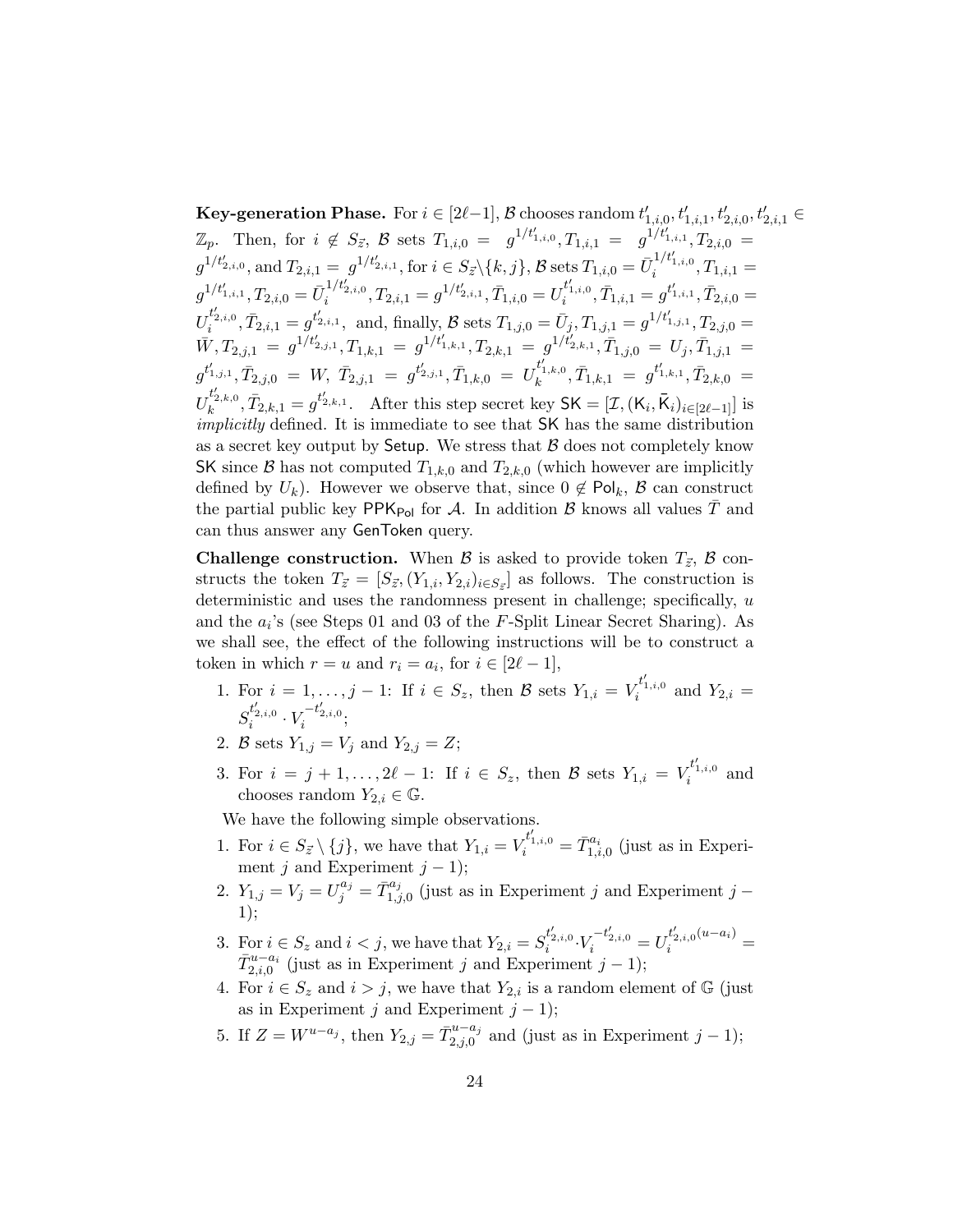6. If Z is random in G, then  $Y_{2,j}$  is random in G (just as in Experiment  $j$ ).

By the above observations, we have that if  $Z = W^{u-a_j}$ , then the view of A in the interaction with  $\beta$  is exactly the same as the view of  $\mathcal A$  in Experiment  $j-1$ ; on the other hand, if Z is random, then the view of A in the interaction with  $\beta$  is exactly the same as the view of  $\mathcal A$  in Experiment j. The lemma then follows.  $\begin{array}{c} \square \end{array}$ 

#### Indistinguishability of last  $2\ell$  experiments.

**Lemma 4** Assume F-Linear Secret Sharing holds. Then, for  $j = 2\ell, \ldots,$  $4\ell - 1$ , it holds that  $|p_j^{\mathcal{A}} - p_{j-1}^{\mathcal{A}}|$  is negligible for all probabilistic polynomialtime adversary A.

Proof. Assume, for sake of contradiction, that there exist a probabilistic polynomial-time adversary A and an index j, where  $2\ell \leq j \leq 4\ell - 1$ , for which the lemma does not hold. We construct a successful adversary  $\beta$ for experiment  $F$ -LSSExp. In such an experiment,  $\beta$  receives an istance  $[\mathcal{I}, F, (U_i)_{i \in F}, (\bar{U}_i)_{i \in F \setminus \{f_1\}}, (V_i)_{i \in F \setminus \{f_\ell\}}, Z]$  of the F-Linear Secret Sharing Assumption and runs A receiving pattern  $\vec{z} \in \{0, 1, \star\}$  and policy Pol. If there exists  $\vec{x} \in \mathbb{X}_{\text{Pol}}$  for which Match $(\vec{x}, \vec{z}) = 0$  then  $\beta$  returns  $\bot$  to A and outputs  $\mathcal{A}$ 's output. Otherwise  $\mathcal{B}$  constructs the token T in the following way. B extends  $\vec{z}$  to a vector with  $2\ell - 1$  entries by appending 0-entries and  $\star$ -entries so that the resulting vector has exactly  $\ell$  entries in  $\{0, 1\}$ . With a slight abuse of notation, we call  $\vec{z}$  the extended vector and denote by  $S_{\vec{z}}$ the set of indices i such that  $z_i \in \{0,1\}$ . For ease of exposition, we assume that for  $i \in S_{\vec{z}}$  we have  $\vec{z}_i = 0$ . It is straightforward to adapt the proof for general  $\vec{z}$ . We denote by k an index such that  $k \in S_{\vec{z}}$  and  $0 \notin \text{Pol}_k$ . Observe that such a k exists for otherwise there exists  $\vec{x} \in \mathbb{X}_{\text{Pol}}$  that matches  $\vec{z}$ . We assume that  $k \neq j$  (the proof for the case  $k = j$  is simpler and we omit it). We further assume that  $S_{\vec{z}}$  coincides with  $F = \langle f_1, \ldots, f_\ell \rangle$ , that  $f_1 = k$ , and that  $f_{\ell} = j$ . This is without loss of generality by Theorem [2.](#page-11-1) B starts by simulating the Key-generation Phase.

 $\textbf{Key-generation Phase.}$  For  $i \in [2\ell-1], \mathcal{B}$  chooses random  $t'_{1,i,0}, t'_{1,i,1}, t'_{2,i,0}, t'_{2,i,1} \in \mathcal{B}$  $\mathbb{Z}_p$ . Then, for  $i \notin S_{\vec{z}}, \mathcal{B}$  sets  $T_{1,i,0} = g^{1/t'_{1,i,0}}, T_{1,i,1} = g^{1/t'_{1,i,1}}, T_{2,i,0} = g^{1/t'_{2,i,1}}$  $g^{1/t'_{2,i,0}}, \text{and} \ T_{2,i,1} = [g^{1/t'_{2,i,1}}, \text{for} \ i \in S_{\vec{z}} \setminus \{k,j\}, \mathcal{B} \ \text{sets} \ T_{1,i,0} = \bar{U}_i^{1/t'_{1,i,0}}, T_{1,i,1} =$  $g^{1/t'_{1,i,1}}, T_{2,i,0} = {\bar{U}}_i^{1/t'_{2,i,0}}, T_{2,i,1} = g^{1/t'_{2,i,1}}, {\bar{T}}_{1,i,0} = U_i^{t'_{1,i,0}}, {\bar{T}}_{1,i,1} = g^{t'_{1,i,1}}, {\bar{T}}_{2,i,0} =$  $U_i^{t'_{2,i,0}}, \bar{T}_{2,i,1} = g^{t'_{2,i,1}}, \text{ Finally, } \mathcal{B} \text{ sets } T_{1,j,0} = \bar{U}_j^{1/t'_{1,j,0}}, T_{1,j,1} = g^{1/t'_{1,j,1}}, T_{2,j,0} =$  $\bar{U}_{j}^{1/t'_{1,j,0}}, T_{2,j,1} = g^{1/t'_{2,j,1}}, T_{1,k,1} = g^{1/t'_{1,k,1}}, T_{2,k,1} = g^{1/t'_{2,k,1}}, \bar{T}_{1,j,0} = U_{j}^{t'_{1,j,0}}, \bar{T}_{1,j,1} =$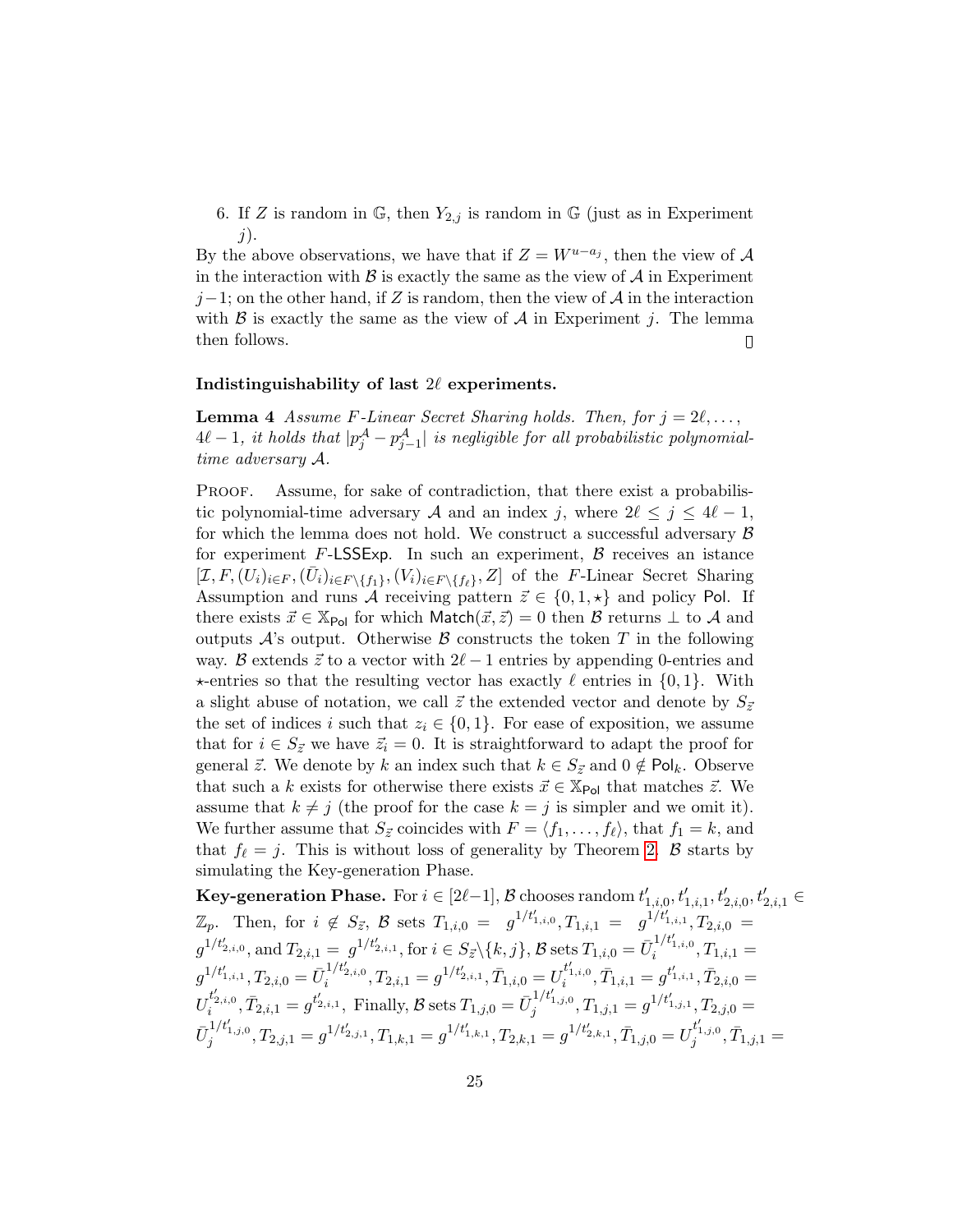$g^{t'_{1,j,1}}, \bar{T}_{2,j,0} = U_j^{t'_{1,j,0}}, \bar{T}_{2,j,1} = g^{t'_{2,j,1}}, \bar{T}_{1,k,0} = U_k^{t'_{1,k,0}}, \bar{T}_{1,k,1} = g^{t'_{1,k,1}}, \bar{T}_{2,k,0} =$  $U_k^{t'_{2,k,0}}, \bar{T}_{2,k,1} = g^{t'_{2,k,1}}.$  After this step secret key  $\mathsf{SK} = [\mathcal{I}, (\mathsf{K}_i, \bar{\mathsf{K}}_i)_{i \in [2\ell-1]}]$  is implicitly defined. It is immediate to see that SK has the same distribution as a secret key output by Setup. We stress that  $\beta$  does not completely know SK since B has not computed  $T_{1,k,0}$  and  $T_{2,k,0}$  (which however are implicitly defined by  $U_k$ ). However we observe but, since  $0 \notin \mathsf{Pol}_k$ ,  $\mathcal{B}$  can construct the partial public key  $PPK_{Pol}$  for A. In addition B knows all values T and can thus answer any GenToken query.

**Challenge construction.** When  $\beta$  is asked to provide token T,  $\beta$  constructs the token  $T_{\vec{z}} = [S_{\vec{z}}, (Y_{1,i}, Y_{2,i})_{i \in S_{\vec{z}}} ]$  as follows. The construction is deterministic and uses the randomness present in challenge; specifically, the  $a_i$ 's (see Step 01 of the F-Linear Secret Sharing). As we shall see, the effect of the following instructions will be to construct a token in which  $r_i = a_i$ , for  $i \in [2\ell - 1]$ ,

- 1. For  $i \in S_{\vec{z}}, \mathcal{B}$  chooses random  $Y_{2,i} \in \mathbb{G}$ ;
- 2. For  $i = 1, ..., j 1$ : If  $i \in S_{\vec{z}}$ , then B sets  $Y_{1,i} = V_i^{t'_{1,i,0}}$ ;
- 3. B sets  $Y_{1,j} = Z^{t'_{1,j,0}};$

4. For  $i = j + 1, \ldots, 2\ell - 1$ : If  $i \in S_{\vec{z}}$ , then  $\beta$  chooses random  $Y_{1,i} \in \mathbb{G}$ . We have the following simple observations.

- 1. For each  $i \in S_{\vec{z}}$ , we have that  $Y_{2,i}$  is a random element of G (just as in Experiment j and Experiment  $j - 1$ ).
- 2. For  $i \in S_z$  and  $i < j$ , we have that  $Y_{1,i} = V_i^{t'_{1,i,0}} = U_i^{a_i t'_{1,i,0}} = \bar{T}_{1,i,0}^{a_i}$ (just as in Experiment j and Experiment  $j - 1$ ).
- 3. For  $i \in S_z$  and  $i > j$ , we have that  $Y_{1,i}$  is a random element of G (just as in Experiment j and Experiment  $j - 1$ ).
- 4. If  $Z = U_j^{a_j}$  $j^{a_j}$ , then  $Y_{1,j} = \bar{T}_{1,j}^{a_j}$  $j_{1,j,0}^{a_j}$  (just as in Experiment  $j-1$ ).
- 5. If Z is random in  $\mathbb{G}$ , then  $Y_{1,j}$  is random in  $\mathbb{G}$  (just as in Experiment  $j$ ).

By the above observations, we have that if  $Z = U_j^{a_j}$  $j^{a_j}$ , then the view of A in the interaction with B is exactly the same as the view of A in Experiment  $j-1$ ; on the other hand, if  $Z$  is random, then the view of  $A$  in the interaction with  $\beta$  is exactly the same as the view of  $\mathcal A$  in Experiment j. The lemma then follows.  $\Box$ 

Next theorem holds.

Theorem 5 Assume F-Linear Secret Sharing and F-Split Linear Secret Sharing. Then predicate encryption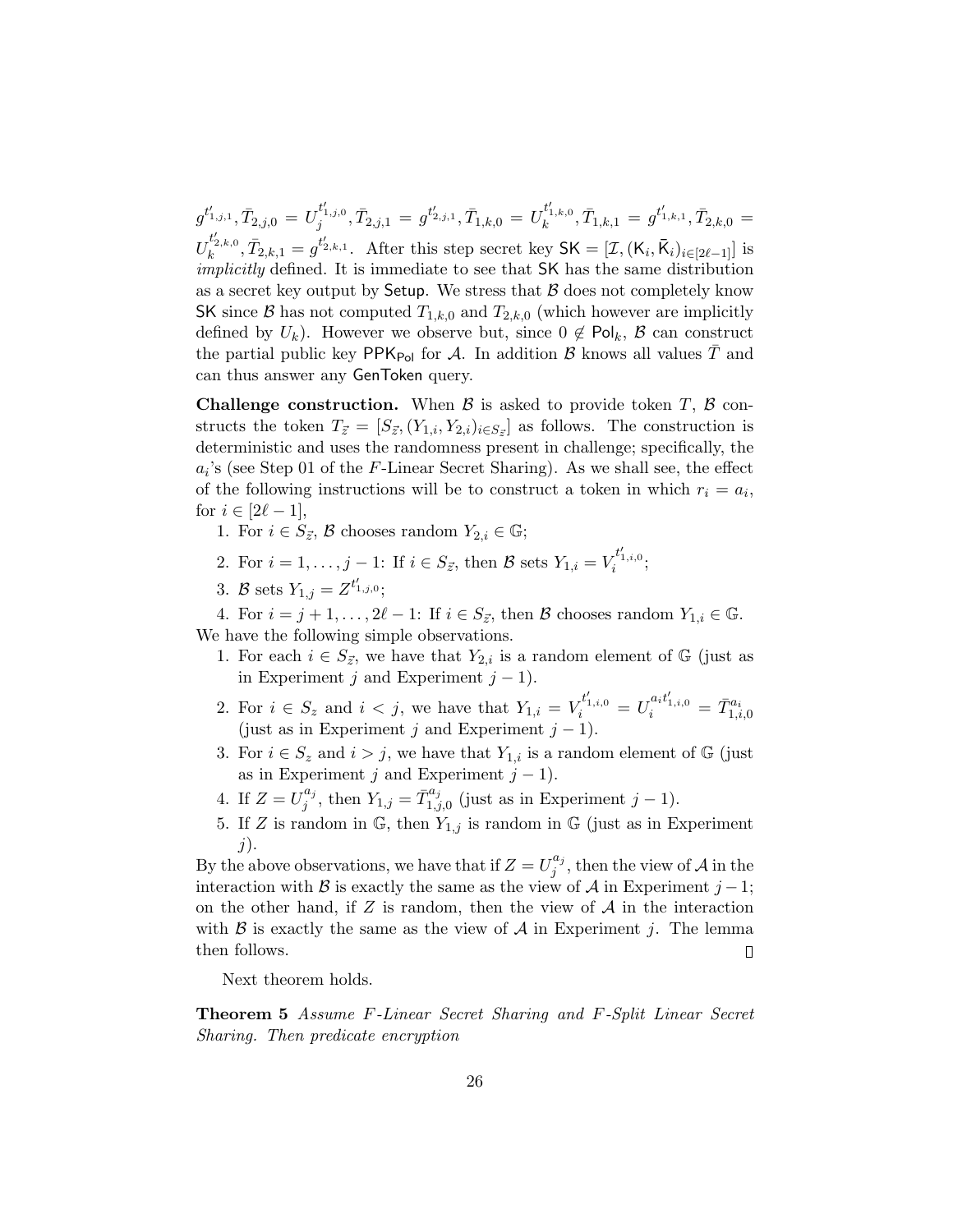(Setup,PPKeyGen,Encryption,GenToken,Test) is token secure.

## 7 Acknowledgments

This work is partially founded by the Italian Ministry of University and Research Project PRIN 2008 PEPPER: Privacy and Protection of Personal Data (prot. 2008SY2PH4). We thank Dingding Jia for pointing us out an error in a previous definition of game  $F\text{-LSSExp}(1^n, 1^{\ell})$ .

## References

- <span id="page-26-1"></span>[BDOP04] Dan Boneh, Giovanni Di Crescenzo, Rafail Ostrovsky, and Giuseppe Persiano. Public key encryption with keyword search. In Christian Cachin and Jan Camenisch, editors, Advances in Cryptology – EUROCRYPT 2004, volume 3027 of Lecture Notes in Computer Science, pages 506–522, Interlaken, Switzerland, May 2–6, 2004. Springer-Verlag, Berlin, Germany.
- <span id="page-26-4"></span>[BIP10] Carlo Blundo, Vincenzo Iovino, and Giuseppe Persiano. Predicate encryption with partial public keys. Cryptology ePrint Archive, Report 2010/539, 2010. <http://eprint.iacr.org/>.
- <span id="page-26-3"></span>[BW06] Xavier Boyen and Brent Waters. Anonymous Hierarchical Identity-Based Encryption (Without Random Oracles). In Cynthia Dwork, editor, Advances in Cryptology – CRYPTO 2006, volume 4117 of Lecture Notes in Computer Science, pages 290– 307, Santa Barbara, CA, USA, August 20–24, 2006. Springer-Verlag, Berlin, Germany.
- <span id="page-26-0"></span>[BW07] Dan Boneh and Brent Waters. Conjunctive, subset and range queries on encrypted data. In Salil P. Vadhan, editor, TCC 2007: 4th Theory of Cryptography Conference, volume 4392 of Lecture Notes in Computer Science, pages 535–554, Amsterdam, The Netherlands, February 21–24, 2007. Springer-Verlag, Berlin, Germany.
- <span id="page-26-2"></span>[GPSW06] Vipul Goyal, Omkant Pandey, Amit Sahai, and Brent Waters. Attribute-Based Encryption for Fine-Grained Access Control for Encrypted Data. In ACM CCS 06: 13th Conference on Computer and Communications Security, pages 89–98, Alexandria, VA, USA, October 30 - November 3, 2006. ACM Press.